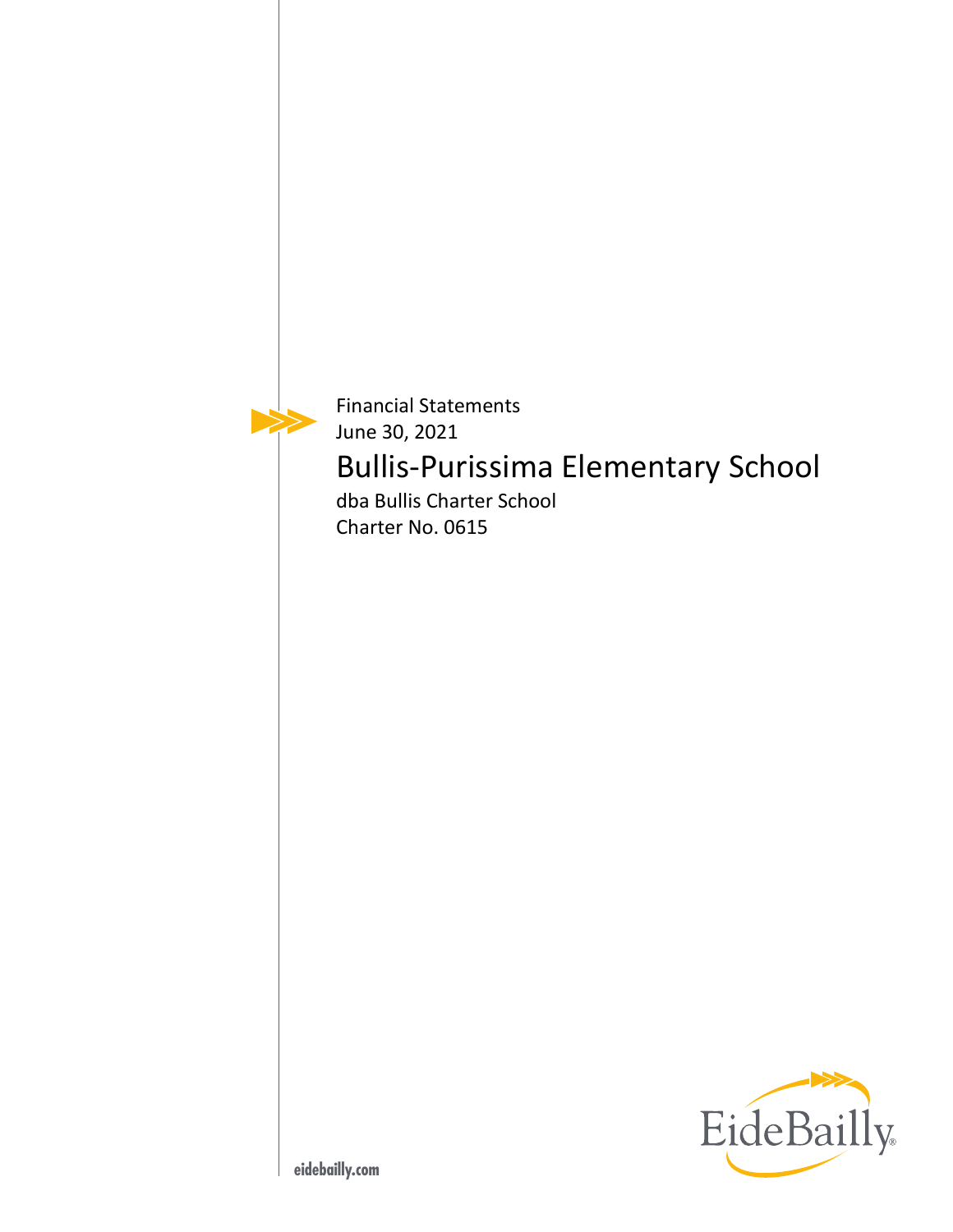| <b>Financial Statements</b>                                                                                                                                                                                 |
|-------------------------------------------------------------------------------------------------------------------------------------------------------------------------------------------------------------|
|                                                                                                                                                                                                             |
| Supplementary Information                                                                                                                                                                                   |
| Reconciliation of Annual Financial and Budget Report with Audited Financial Statements  19                                                                                                                  |
| Independent Auditor's Reports                                                                                                                                                                               |
| Independent Auditor's Report on Internal Control over Financial Reporting and on Compliance and Other<br>Matters Based on an Audit of Financial Statements Performed in Accordance with Government Auditing |
|                                                                                                                                                                                                             |
| Schedule of Findings and Questioned Costs                                                                                                                                                                   |
|                                                                                                                                                                                                             |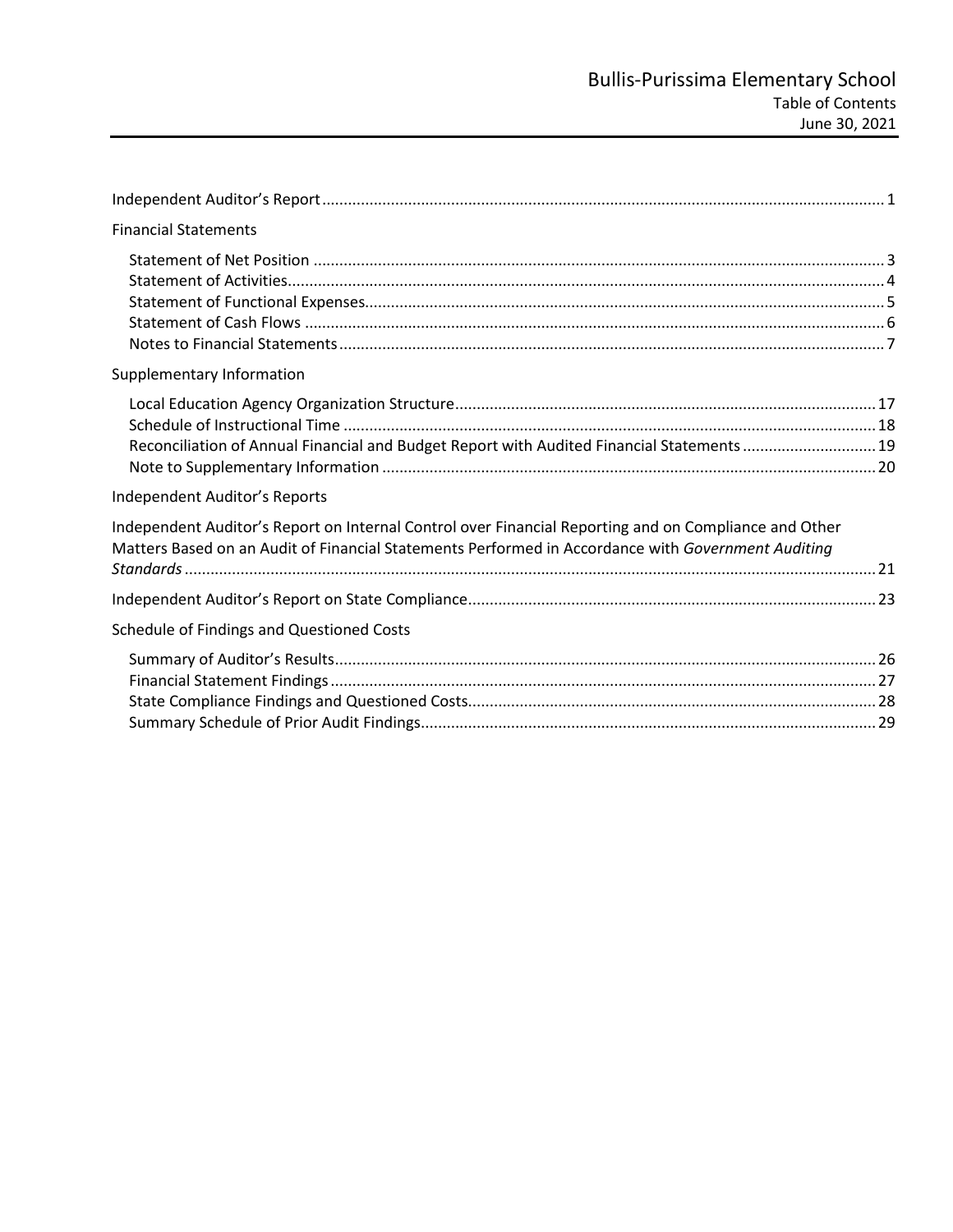

**CPAs & BUSINESS ADVISORS** 

## **Independent Auditor's Report**

<span id="page-2-0"></span>Governing Board Bullis-Purissima Elementary School dba Bullis Charter School Los Altos, California

## **Report on the Financial Statements**

We have audited the accompanying financial statements of Bullis-Purissima Elementary School doing business as Bullis Charter School (the "School") (a California Nonprofit Public Benefit Corporation), which comprise the statement of net position as of June 30, 2021, and the related statements of activities, functional expenses, and cash flows for the year then ended, and the related notes to the financial statements.

## **Management's Responsibility for the Financial Statements**

Management is responsible for the preparation and fair presentation of these financial statements in accordance with accounting principles generally accepted in the United States of America; this includes the design, implementation, and maintenance of internal control relevant to the preparation and fair presentation of financial statements that are free from material misstatement, whether due to fraud or error.

#### **Auditor's Responsibility**

Our responsibility is to express an opinion on these financial statements based on our audit. We conducted our audit in accordance with auditing standards generally accepted in the United States of America and the standards applicable to financial audits contained in *Government Auditing Standards*, issued by the Comptroller General of the United States. Those standards require that we plan and perform the audit to obtain reasonable assurance about whether the financial statements are free from material misstatement.

An audit involves performing procedures to obtain audit evidence about the amounts and disclosures in the financial statements. The procedures selected depend on the auditor's judgment, including the assessment of the risks of material misstatement of the financial statements, whether due to fraud or error. In making those risk assessments, the auditor considers internal control relevant to the School's preparation and fair presentation of the financial statements in order to design audit procedures that are appropriate in the circumstances, but not for the purpose of expressing an opinion on the effectiveness of the School's internal control. Accordingly, we express no such opinion. An audit also includes evaluating the appropriateness of accounting policies used and the reasonableness of significant accounting estimates made by management, as well as evaluating the overall presentation of the financial statements.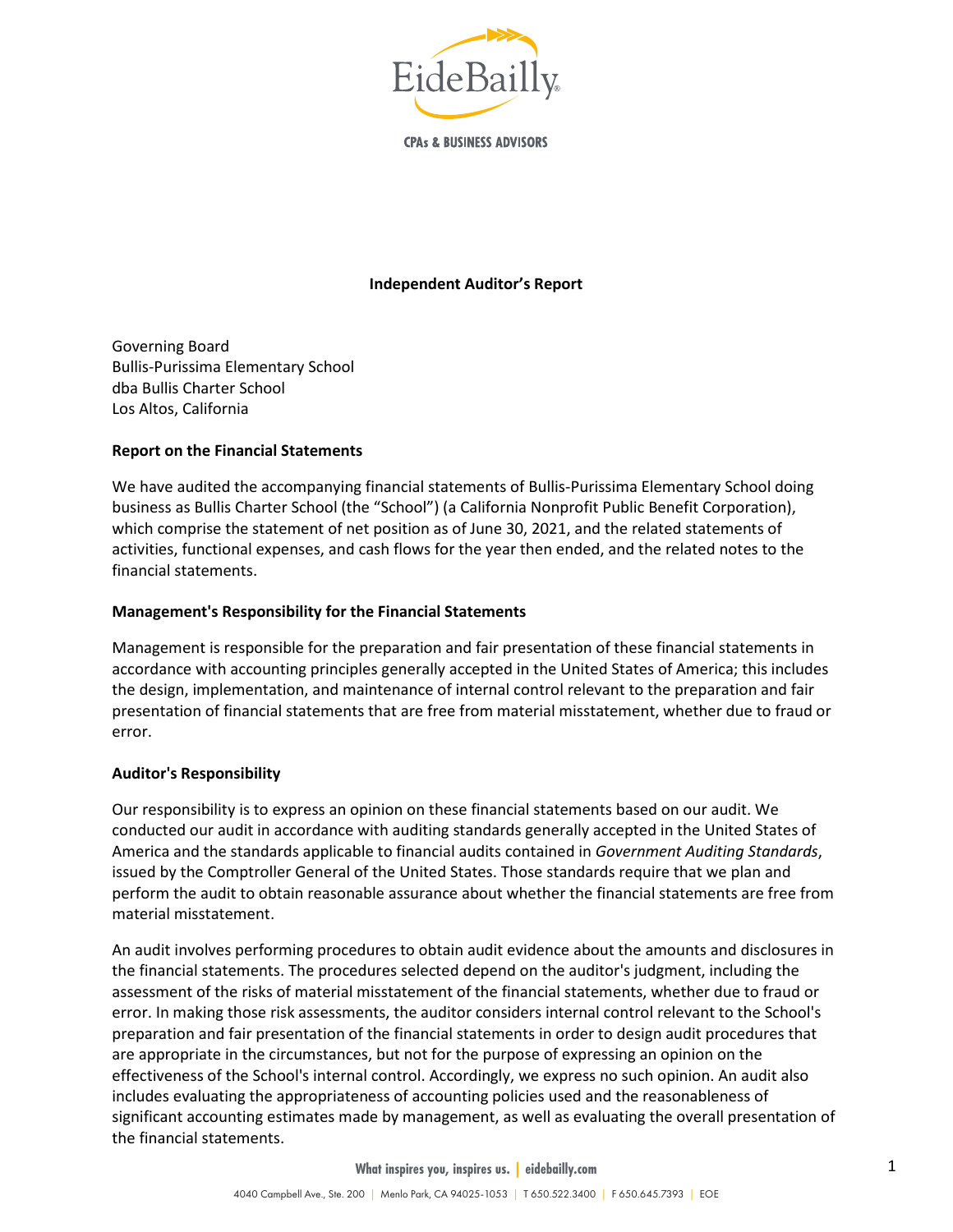We believe that the audit evidence we have obtained is sufficient and appropriate to provide a basis for our audit opinion.

## **Opinion**

In our opinion, the financial statements referred to above present fairly, in all material respects, the respective financial position of the School, as of June 30, 2021, and the changes in its net assets and its cash flows for the year then ended in accordance with accounting principles generally accepted in the United States of America.

## **Other Matters**

Our audit was conducted for the purpose of forming an opinion on the financial statements as a whole. The accompanying supplementary information as listed on the table of contents are presented for purposes of additional analysis and are not a required part of the financial statements.

The accompanying supplementary information is the responsibility of management, and was derived from, and relates directly to the underlying accounting and other records used to prepare the financial statements. Such information has been subjected to the auditing procedures applied in the audit of the financial statements and certain additional procedures, including comparing and reconciling such information directly to the underlying accounting and other records used to prepare the financial statements or to the financial statements themselves, and other additional procedures in accordance with auditing standards generally accepted in the United States of America. In our opinion, the accompanying supplementary information is fairly stated, in all material respects, in relation to the financial statements as a whole.

## **Other Reporting Required by** *Government Auditing Standards*

In accordance with *Government Auditing Standards*, we have also issued our report dated December 7, 2021, on our consideration of the School's internal control over financial reporting and on our tests of its compliance with certain provisions of laws, regulations, contracts, and grant agreements and other matters. The purpose of that report is solely to describe the scope of our testing of internal control over financial reporting and compliance and the results of that testing, and not to provide an opinion on the effectiveness of the School's internal control over financial reporting or on compliance. That report is an integral part of an audit performed in accordance with *Government Auditing Standards* in considering the School's internal control over financial reporting and compliance.

Gide Sailly LLP

Menlo Park, California December 7, 2021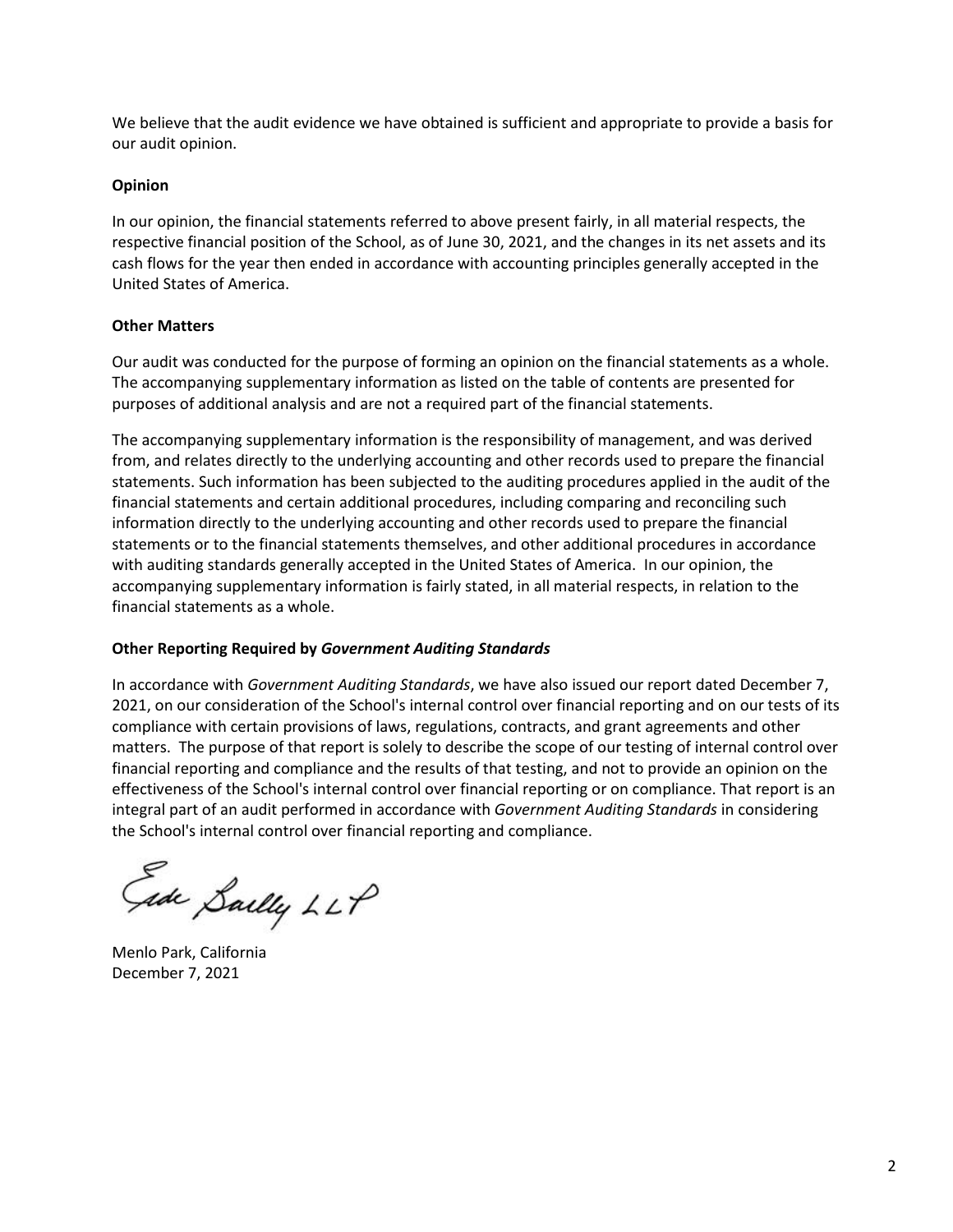<span id="page-4-1"></span><span id="page-4-0"></span>

| Assets                                   |                 |
|------------------------------------------|-----------------|
| Current assets                           |                 |
| Cash and cash equivalents                | \$<br>1,334,751 |
| Accounts receivable                      | 1,973,691       |
| Prepaid expenses                         | 162,165         |
| Total current assets                     | 3,470,607       |
| Non-current assets                       |                 |
| Property and equipment, net              | 961,975         |
|                                          |                 |
| Total assets                             | 4,432,582       |
| Liabilities                              |                 |
| <b>Current liabilities</b>               |                 |
| Accounts payable and accrued liabilities | \$<br>2,052,929 |
| Deferred revenue                         | 444,514         |
|                                          |                 |
| <b>Total liabilities</b>                 | 2,497,443       |
|                                          |                 |
| Net Assets                               |                 |
| Without donor restrictions               |                 |
| Undesignated                             | 1,935,139       |
| Total liabilities and net assets         |                 |
|                                          | 4,432,582       |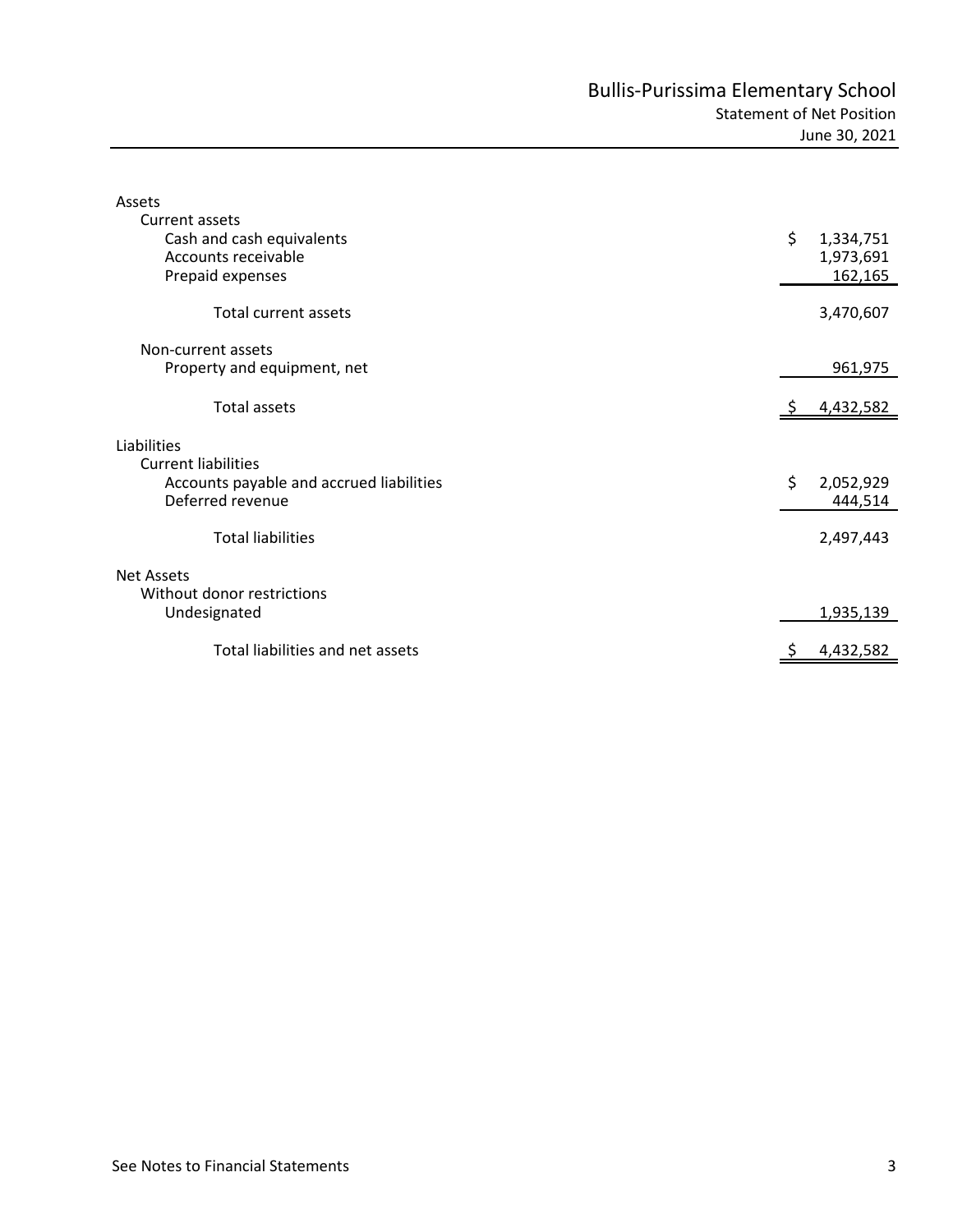<span id="page-5-0"></span>

|                                       | <b>Without Donor</b><br>Restrictions | With Donor<br>Restrictions | Total         |
|---------------------------------------|--------------------------------------|----------------------------|---------------|
| <b>Support and Revenues</b>           |                                      |                            |               |
| Local control funding formula         |                                      |                            |               |
| State apportionment                   | \$<br>334,559                        | \$                         | \$<br>334,559 |
| In-lieu property taxes                | 8,556,397                            |                            | 8,556,397     |
| Federal revenue                       |                                      | 113,993                    | 113,993       |
| Other state revenue                   | 198,972                              | 158,355                    | 357,327       |
| PPP loan forgiveness revenue          | 2,027,431                            |                            | 2,027,431     |
| Local revenues                        |                                      |                            |               |
| Contributions                         | 3,211,186                            |                            | 3,211,186     |
| Investment income                     | 3,562                                |                            | 3,562         |
| Other revenue                         | 679,473                              |                            | 679,473       |
| Net assets released from restrictions | 280,518                              | (280, 518)                 |               |
| Total support and revenues            | 15,292,098                           | (8, 170)                   | 15,283,928    |
| Expenses                              |                                      |                            |               |
| Program services                      | 12,550,246                           |                            | 12,550,246    |
| Management and general                | 1,541,124                            |                            | 1,541,124     |
| Total expenses                        | 14,091,370                           |                            | 14,091,370    |
| Change in Net Assets                  | 1,200,728                            | (8, 170)                   | 1,192,558     |
| Beginning of year                     | 734,411                              | 8,170                      | 742,581       |
| End of year                           | 1,935,139                            |                            | 1,935,139     |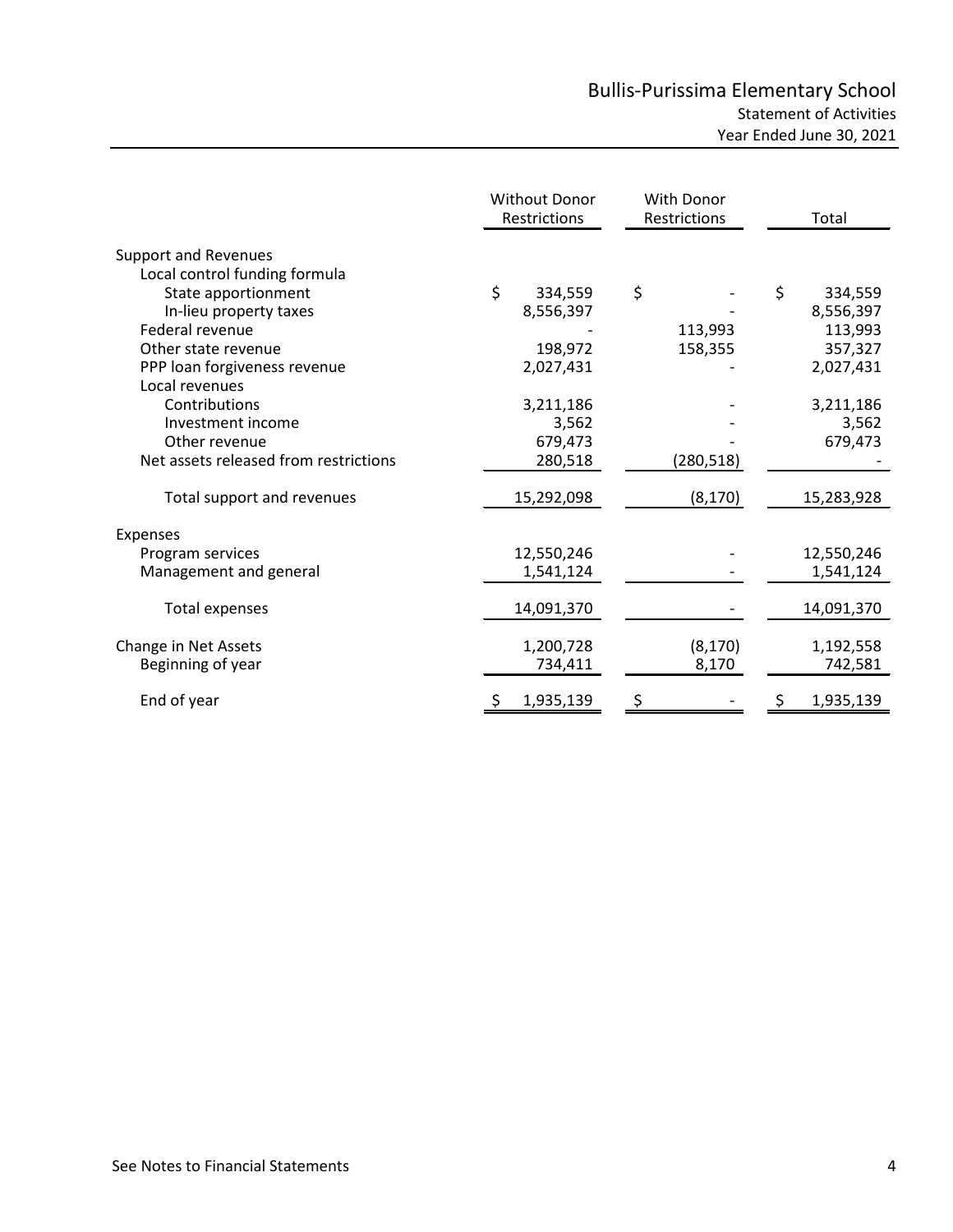<span id="page-6-0"></span>

|                                               | Program<br>Services  | Management<br>and General | Total<br><b>Expenses</b> |
|-----------------------------------------------|----------------------|---------------------------|--------------------------|
| Salaries and wages                            | 8,574,886            | \$<br>595,240             | \$<br>9,170,126          |
| Other employee benefits<br>Books and supplies | 2,346,258<br>530,520 | 70,004<br>131,072         | 2,416,262<br>661,592     |
| <b>Travel and conferences</b>                 | 6,483                |                           | 6,483                    |
| Dues and memberships                          | 18,395               |                           | 18,395                   |
| Operations and housekeeping services          | 157,950              | 133,339                   | 291,289                  |
| Rental, leases, and repairs                   | 266,930              | 85,690                    | 352,620                  |
| Depreciation                                  | 223,682              | 74,561                    | 298,243                  |
| Communications                                | 29,980               | 7,495                     | 37,475                   |
| Professional/consulting services and          |                      |                           |                          |
| operating expenses                            | 395,162              | 354,813                   | 749,975                  |
| Direct support/indirect cost charges          |                      | 88,910                    | 88,910                   |
| <b>Total functional expenses</b>              | 12,550,246           | 1,541,124                 | 14,091,370               |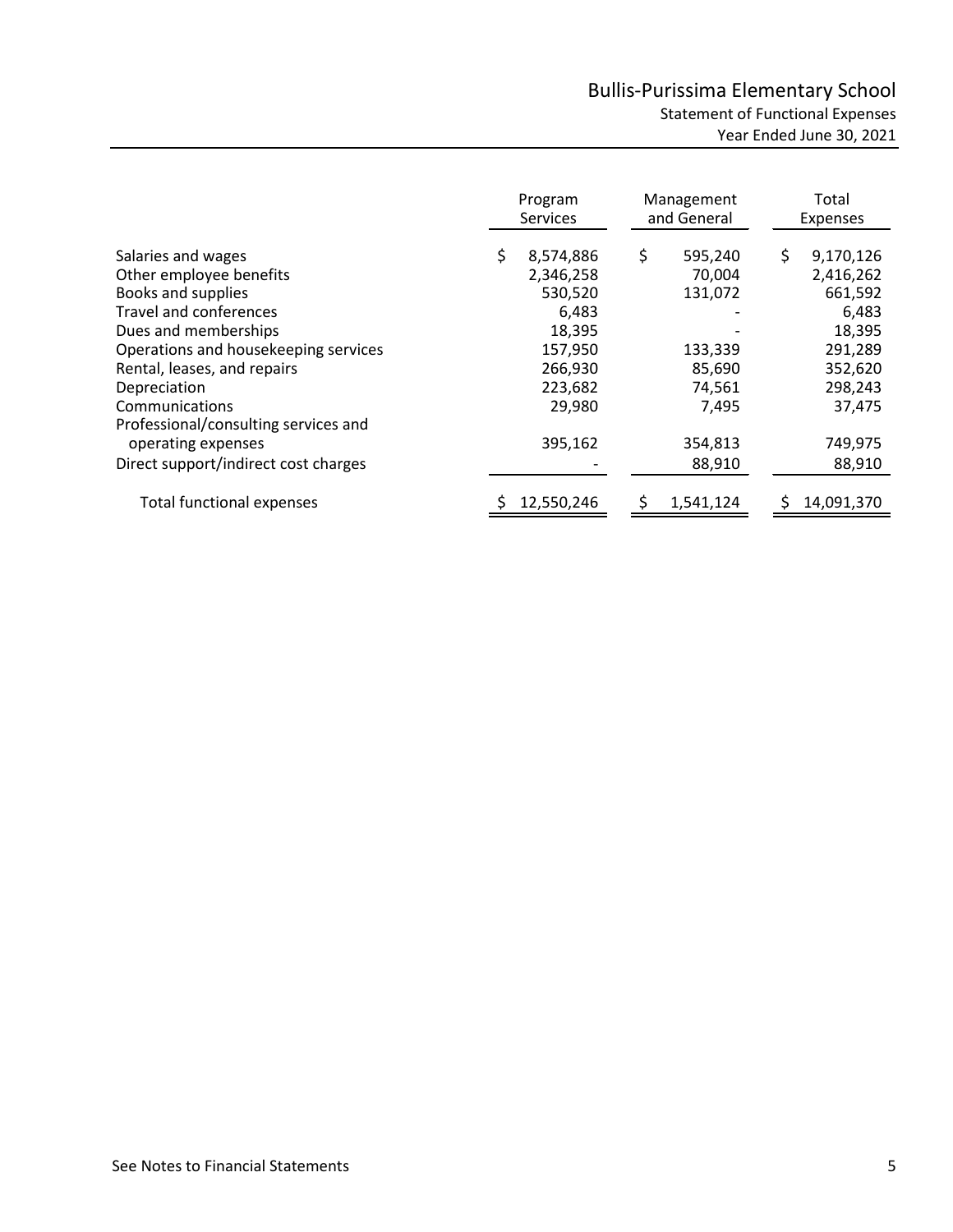# Bullis-Purissima Elementary School Statement of Cash Flows Year Ended June 30, 2021

<span id="page-7-0"></span>

| <b>Operating Activities</b><br>Change in net assets<br>Adjustments to reconcile change in net assets<br>to net cash from operating activities | \$<br>1,192,558                                            |
|-----------------------------------------------------------------------------------------------------------------------------------------------|------------------------------------------------------------|
| Depreciation expense<br>PPP loan forgiveness<br>Changes in operating assets and liabilities                                                   | 298,243<br>(2,027,431)                                     |
| Accounts receivable<br>Note receivable - related party<br>Prepaid expenses<br>Accounts payable<br>Deferred revenue                            | 1,547,947<br>250,000<br>(89, 478)<br>(460, 308)<br>444,514 |
| Net Cash from Operating Activities                                                                                                            | 1,156,045                                                  |
| Cash Flows Used for Investing Activities<br>Purchases of Property and Equipment                                                               | (219,989)                                                  |
| Cash Flows from Financing Activities<br><b>Principal Payments on Notes</b>                                                                    | (250,000)                                                  |
| Net Change in Cash and Cash Equivalents                                                                                                       | 686,056                                                    |
| Cash and Cash Equivalents, Beginning of Year                                                                                                  | 648,695                                                    |
| Cash and Cash Equivalents, End of Year                                                                                                        | 1,334,751                                                  |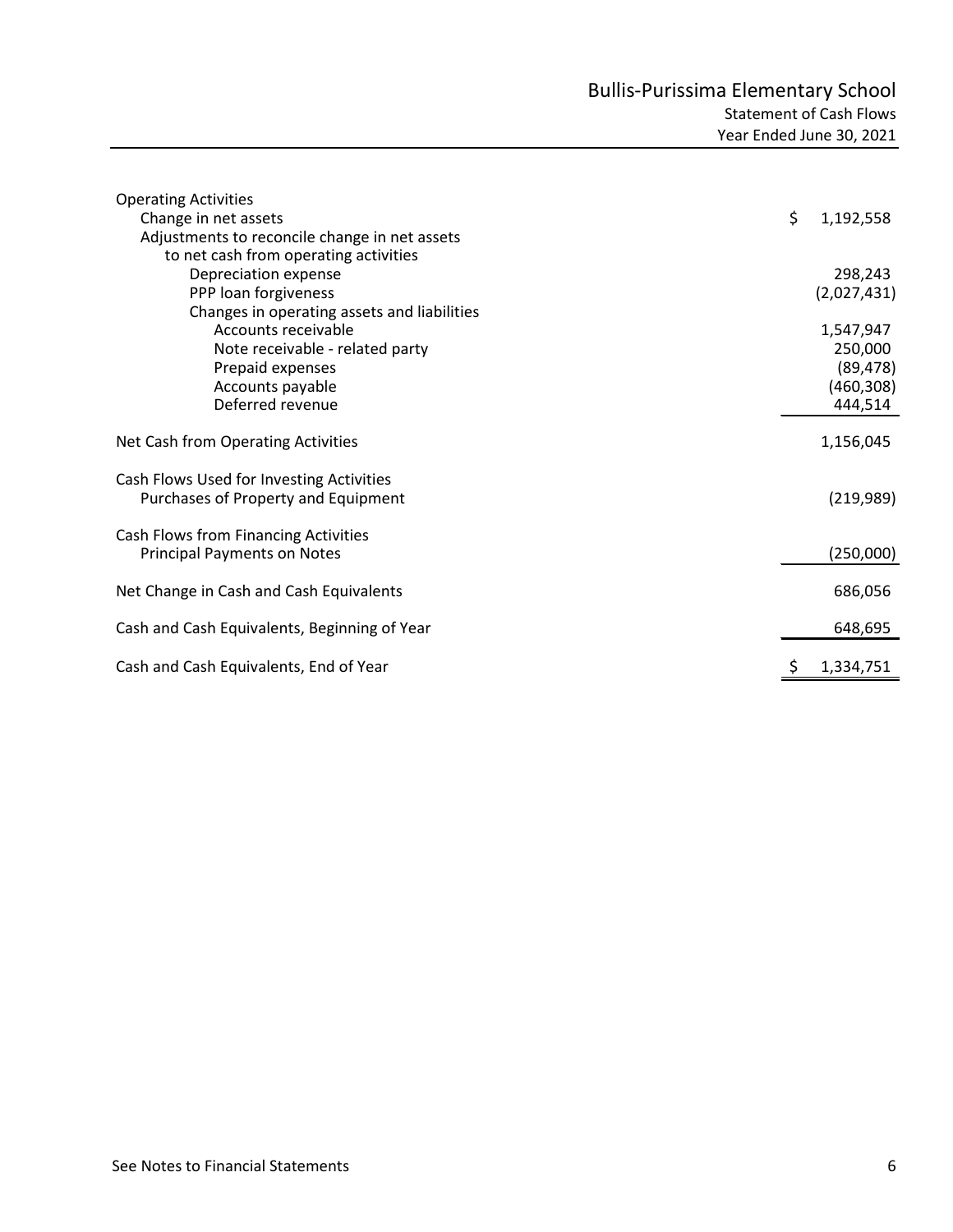## <span id="page-8-0"></span>**Note 1 - Principal Activity and Significant Accounting Policies**

## **Organization**

The Bullis-Purissima Elementary School dba Bullis Charter School (the School) was incorporated in the State of California on February 13, 2003 as a nonprofit public benefit corporation that is organized under the Nonprofit Public Benefit Corporation Law exclusively for charitable and educational purposes within the meaning of 501(c)(3) of the Internal Revenue Code of 1954. The School opened in August 2004 and serves approximately 1,093 students in grades K-8 during 2020-21. On June 1, 2016, the Charter School was renewed by Santa Clara County Office of Education for five years ending June 30, 2022. Due to COVID-19, all California charter schools whose charters were due to expire prior to June 30, 2022 have been extended through June 30, 2024.

The school number authorized by the State: 0615

The mission of the School is to offer a collaborative, experiential learning environment that emphasizes individual student growth and achievement. As a model of educational innovation, the School inspires children, faculty, and staff to reach beyond themselves to achieve full potential. Using a global perspective to teach about the inter-connectedness of communities and their environments, the School's program nurtures mutual respect, civic responsibility, and a lifelong love of learning.

#### **Basis of Accounting**

The accompanying financial statements were prepared using the accrual basis of accounting in accordance with accounting principles generally accepted in the United States of America as applicable to nonprofit organizations. Support and revenues are recognized as discussed below, and expenses are recognized in the accounting period in which the liability is incurred.

#### **Net Assets**

Net assets, revenues, gains, and losses are classified based on the existence or absence of donor or grantor restrictions. Accordingly, net assets and changes therein are classified and reported as follows:

*Net Assets Without Donor Restrictions* – Net assets available for use in general operations and not subject to donor restrictions. Net assets without donor restrictions also include the investment in property and equipment, net of accumulated depreciation.

*Net Assets With Donor Restrictions* – Net assets subject to donor (or certain grantor) restrictions. Some donor imposed (or grantor) restrictions are temporary in nature, such as those that will be met by the passage of time or other events specified by the donor. Other donor restrictions are perpetual in nature, where the donor stipulates that resources be maintained in perpetuity. The School reports contributions restricted by donors as increases in net assets with donor restrictions if they are received with donor stipulations that limit the use of the donated assets. When a donor restriction expires, that is, when a stipulated time restriction ends, or purpose restriction is accomplished, net assets with donor restrictions are reclassified to net assets without donor restrictions and reported in the statements of activities as net assets released from restrictions. The School did not have net assets with donor restrictions for the year ended June 30, 2021.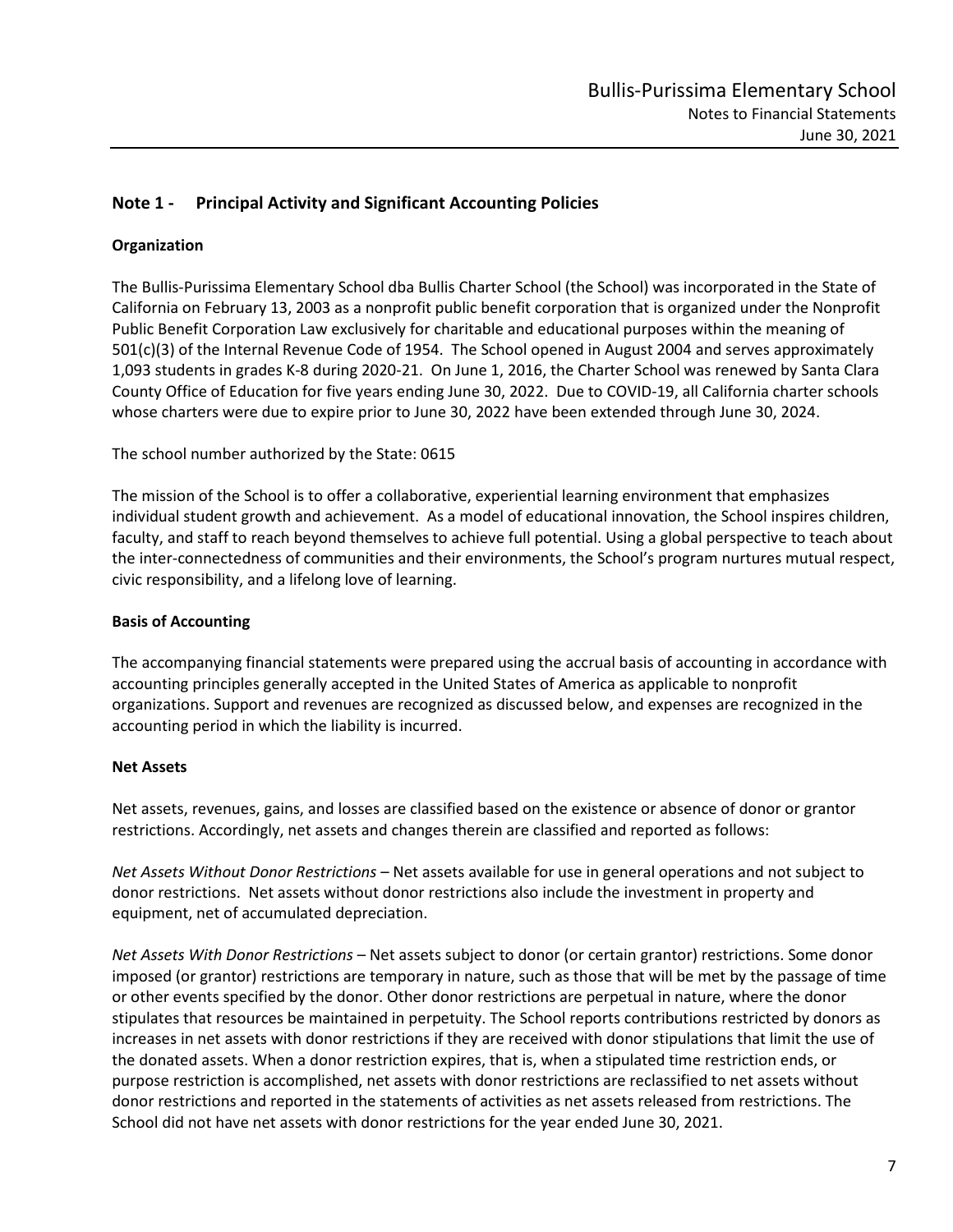## **Cash and Cash Equivalents**

The School considers all cash and highly liquid financial instruments with original maturities of three months or less, and which are neither held for nor restricted by donors for long-term purposes, to be cash and cash equivalents.

## **Receivables**

Accounts receivable consist primarily of noninterest-bearing amounts due for educational programs. Management determines the allowance for uncollectible accounts receivable based on historical experience, an assessment of economic conditions, and a review of subsequent collections. Accounts receivable are written off when deemed uncollectable. No allowance for doubtful accounts has been established, as the School deems all amounts to be fully collectible. Due from State and other local sources are expected to be collected within a period of less than one year. Substantially all outstanding accounts receivable as of June 30, 2021 are due from Local Control Funding Formula sources and Bullis-Purissima Elementary School Foundation.

## **Prepaid Expenses**

Prepaid expenses represent amounts paid in advance of receiving goods or services. The School has reported prepaid items either when purchased or during the benefiting period.

## **Property and Equipment**

Property and equipment additions over \$5,000 are recorded at cost, or if donated, at fair value on the date of donation. Depreciation and amortization are computed using the straight-line method over the estimated useful lives of the assets ranging from 3 to 5 years, or in the case of capitalized leased assets or leasehold improvements, the lesser of the useful life of the asset or the lease term. When assets are sold or otherwise disposed of, the cost and related depreciation or amortization are removed from the accounts, and any remaining gain or loss is included in the statement of activities. Cost of maintenance and repairs that do not improve or extend the useful lives of the respective assets are expensed currently. Depreciation expense for the year ended June 30, 2021, was \$298,243.

The School reviews the carrying values of property and equipment for impairment whenever events or circumstances indicate that the carrying value of an asset may not be recoverable from the estimated future cash flows expected to result from its use and eventual disposition. When considered impaired, an impairment loss is recognized to the extent carrying value exceeds the fair value of the asset. There were no indicators of asset impairment during the year ended June 30, 2021.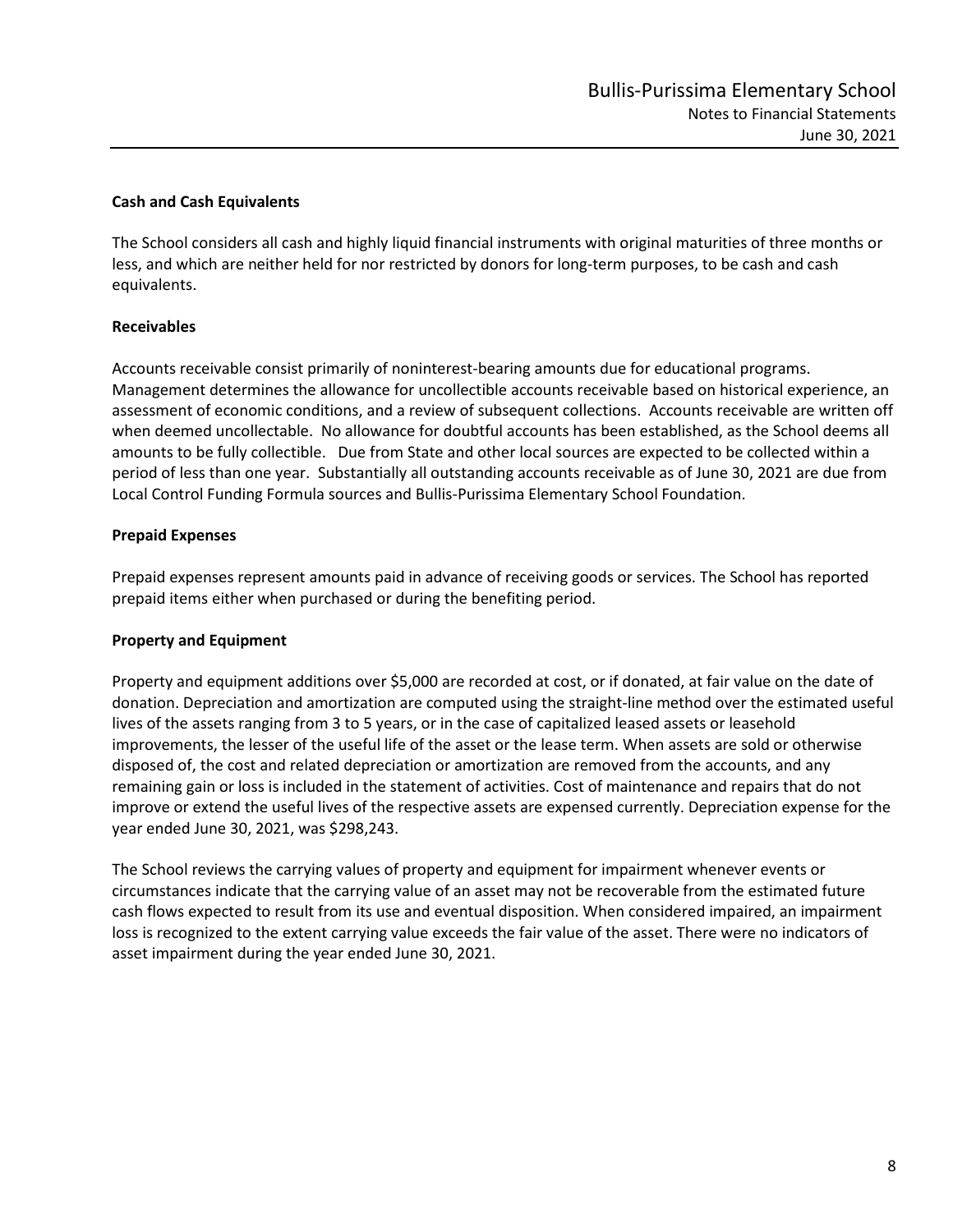## **Property Taxes**

Secured property taxes are an enforceable lien on property as of January 1. Taxes are levied on September 1 and are payable in two installments on or before November 1 and February 1. Unsecured property taxes are not a lien against real property and are payable in one installment on or before August 31. The county bills and collects property taxes for all taxing agencies within the county and distributes these collections to the various agencies. The sponsor agency of the School is required by law to provide in-lieu property tax payments on a monthly basis. The amount paid per month is based upon an allocation per student, with a specific percentage to be paid each month.

## **Revenue and Revenue Recognition**

Revenue is recognized when earned. Operating funds for the School are derived principally from state sources. The School receives state funding based on each of the enrolled student's average daily attendance (ADA) in its school. Unrestricted support given by the state is recognized as revenue when received. Any such funds received in advance are deferred to the applicable period in which the related services are performed, or expenditures are incurred, respectively.

Contributions are recognized when cash, securities or other assets, an unconditional promise to give, or notification of a beneficial interest is earned. Conditional promises to give are not recognized until the conditions on which they depend have been substantially met.

Contributions of goods are recorded at fair value. Contributions of services are recorded at fair value as revenue at the time the service is rendered when specialized skills are required and when the School would otherwise purchase the services. No amounts have been reflected in the accompanying financial statements for contributed goods or services during the year being reported because items did not meet the definition above.

Contributions with donor restrictions received are recorded as increases in net assets with donor restrictions. Net assets with donor restrictions received are recognized as revenue without donor restrictions when the terms of the restrictions are met, which may be in the same period if the revenue is received and the restriction satisfied during the same period. All contributions are considered to be available for use without donor restrictions unless specifically restricted by the donor.

The Organization was granted a \$2,027,431 loan under the Paycheck Protection Program (PPP) administered by a Small Business Administration (SBA) approved partner. The loan is uncollateralized and is fully guaranteed by the Federal government. The School is eligible for loan forgiveness of up to 100% of the loan, upon meeting certain requirements. The School has elected to account for the funding as a conditional contribution by applying ASC 958-605, Not-for-Profit – Revenue Recognition. The School initially recorded the loan as a refundable advance and subsequently recognized grant revenue in accordance with guidance for conditional contributions, that is, once the measurable performance or other barrier and right of return of the PPP loan no longer existed. The School has recognized \$2,027,431 as PPP loan forgiveness revenue for the year ended June 30, 2021.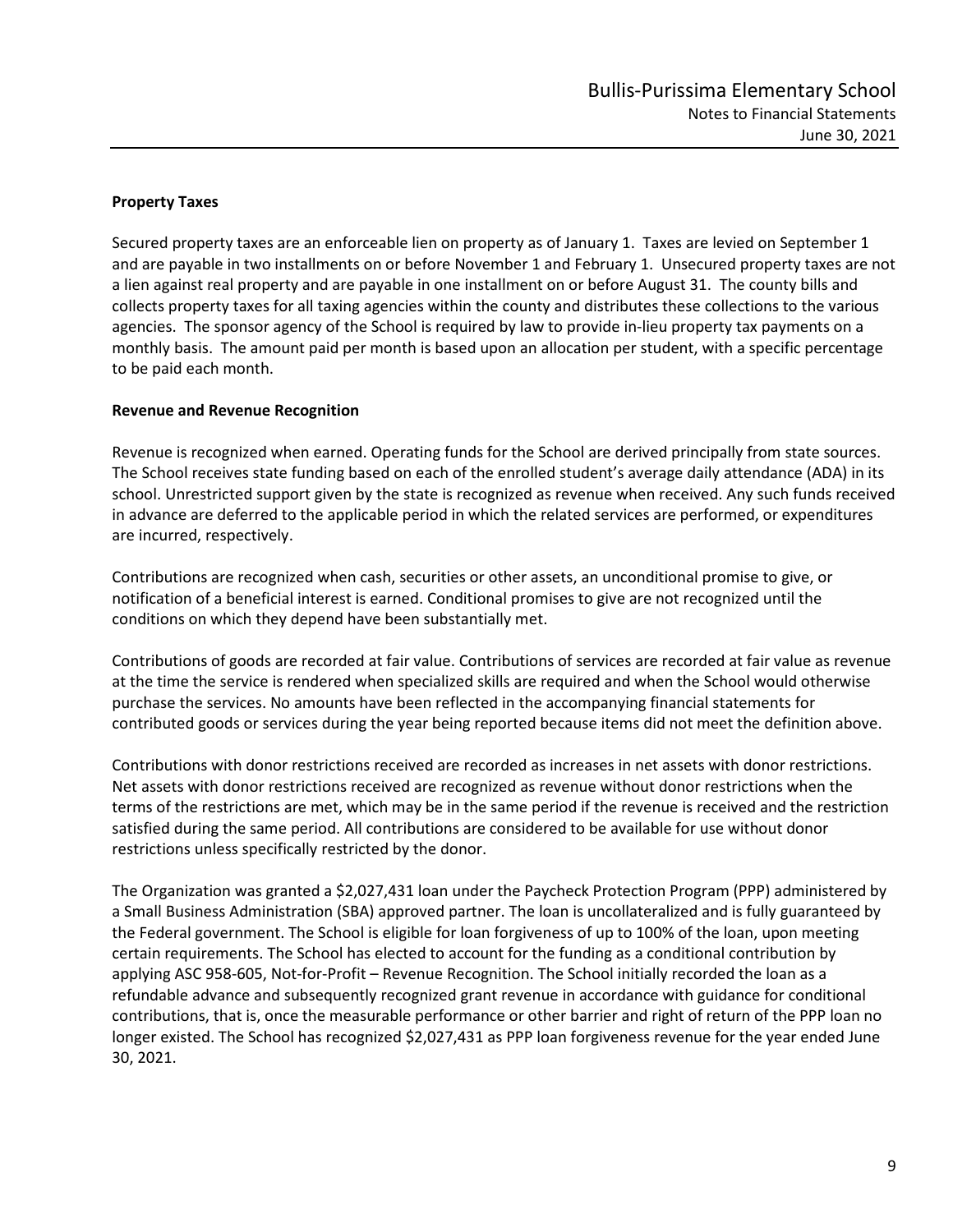## **Functional Allocation of Expenses**

The costs of providing the various programs and supporting services have been summarized on a functional basis in the statements of activities and the statements of functional expenses. Accordingly, certain costs have been allocated among the programs and supporting services benefited.

The financial statements report expenses that are attributed to more than one program or supporting function. Therefore, expenses require allocation on a reasonable basis that is consistently applied. All expenses, excluding depreciation are allocated on the basis of estimates of time and effort.

## **Income Taxes**

The School is a California nonprofit public benefit corporation that is exempt from income taxes under Section 501(c)(3) of the Internal Revenue Code and classified by the Internal Revenue Service as other than a private foundation. It is also exempt from state franchise and income taxes under Section 23701(d) of the California Revenue and Taxation Code. Accordingly, no provision for income taxes has been reflected in these financial statements. The School annually files a Return of Organization Exempt from Income Tax (Form 990) with the IRS. In addition, the School is subject to income tax on net income that is derived from business activities that are unrelated to its exempt purpose. The School determined that it is not subject to unrelated business income tax and has not filed an Exempt Organization Business Income Tax Return (Form 990-T) with the IRS.

The School has adopted Financial Accounting Standards Board (FASB) Accounting Standards Codification (ASC) Topic 740 that clarifies the accounting for uncertainty in tax positions taken or expected to be taken on a tax return and provides that the tax effects from an uncertain tax position can be recognized in the financial statements only if, based on its merits, the position is more likely than not to be sustained on audit by the taxing authorities. Management believes that all tax positions taken to date are highly certain, and, accordingly, no accounting adjustment has been made to the financial statements.

## **Estimates**

The preparation of financial statements in conformity with generally accepted accounting principles requires the School to make estimates and assumptions that affect the reported amounts of assets and liabilities at the date of the financial statements and the reported amounts of supports and revenues and expenses during the reporting period. Actual results could differ from those estimates, and those differences could be material.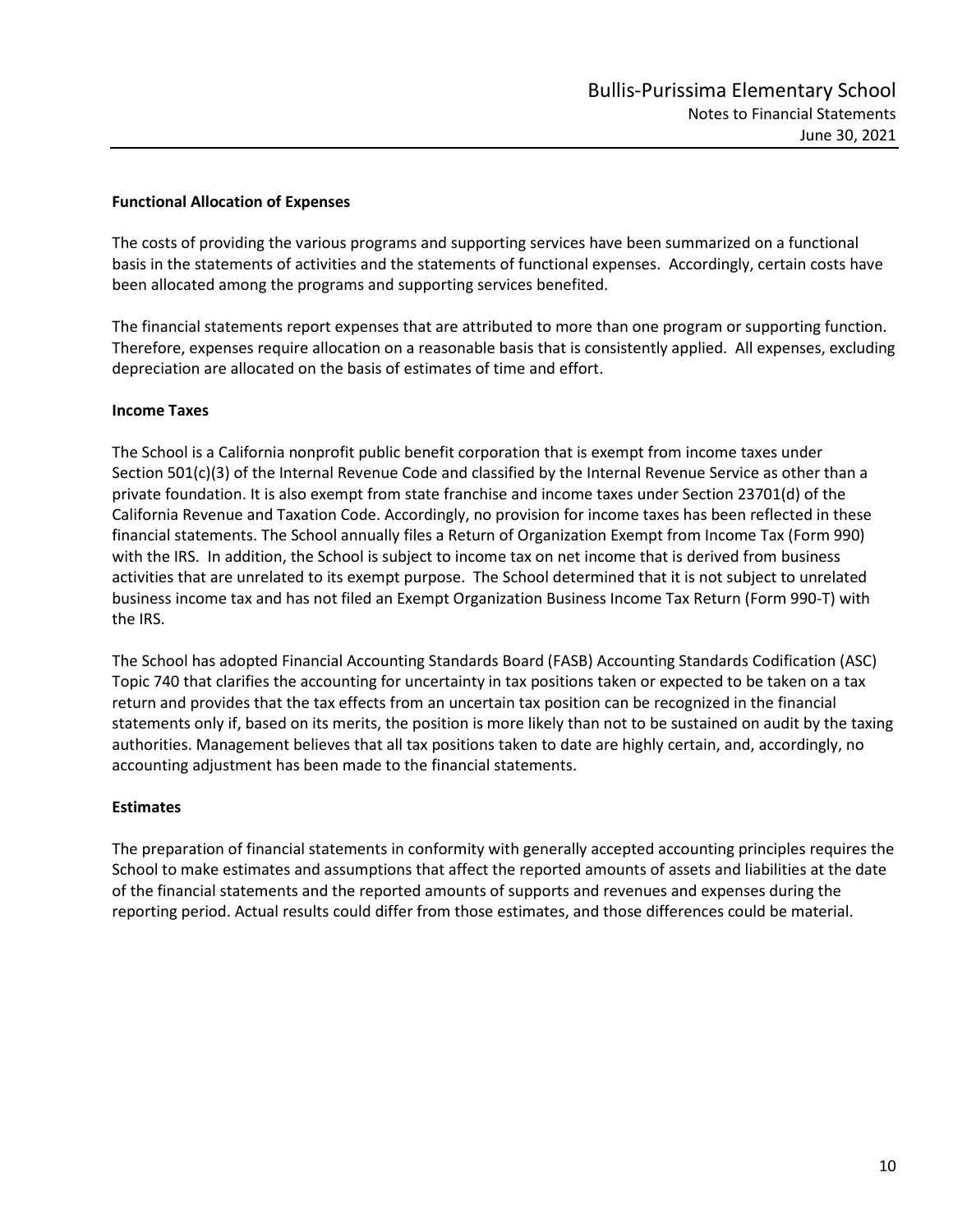## **Recent Accounting Pronouncements**

In February 2016, FASB issued Accounting Standards Update (ASU) 2016-02, Leases. ASU 2016-02 requires a lessee to recognize a lease asset representing its right to use the underlying asset for the lease term, and a lease liability for the payments to be made to lessor, on its statement of net position for all operating leases greater than 12 months. Although the full impact of this update on the School's financial statements has not yet been determined, the future adoption of this guidance will require the School to record assets and liabilities on its statement of net position relating to facility and other leases currently being accounted for as operating leases. The ASU is effective for the School for the year ended June 30, 2023. Management is evaluating the impact of the adoption of this standard.

In September 2020, FASB issued ASU 2020-07, Not-for-Profit Entities (Topic 958): Presentation and Disclosures by Not-for-Profit Entities Contributed Nonfinancial Assets, which requires a nonprofit entity to present contributed nonfinancial assets in the statement of activities as a line item that is separate from contributions of cash or other financial assets. ASU 2020-07 also requires additional qualitative and quantitative disclosures about contributed nonfinancial assets received, disaggregated by category. The ASU is effective for the School for the year ended June 30, 2022. Management is evaluating the impact of the adoption of this standard.

## **Change in Accounting Principle**

As of July 1, 2020, the School adopted the provisions of FASB Accounting Standards Codification Topic 606, *Revenue from Contracts with Customers*, which provides a comprehensive revenue recognition model for all contracts with customers. The new model requires revenue recognition to depict the transfer of promised goods or services to customers at an amount that reflects the consideration expected to be received in exchange for those goods or services. Management has determined that the adoption of this standard did not have a significant impact on the School's financial statements.

In August 2018, the FASB issued ASU 2018-13, Fair Value Measurement (Topic 820): Disclosure Framework – Changes to the Disclosure Requirements for Fair Value Measurement, which modifies the disclosure requirements for fair value measurements by removing, modifying, or adding certain disclosures. ASU 2018-13 is effective for all entities for fiscal years, and interim periods within those fiscal years, beginning after December 15, 2019. The Organization has adopted this ASU as of July 1, 2020. Management has determined that the adoption of this standard did not have a significant impact on the School's financial statement disclosures.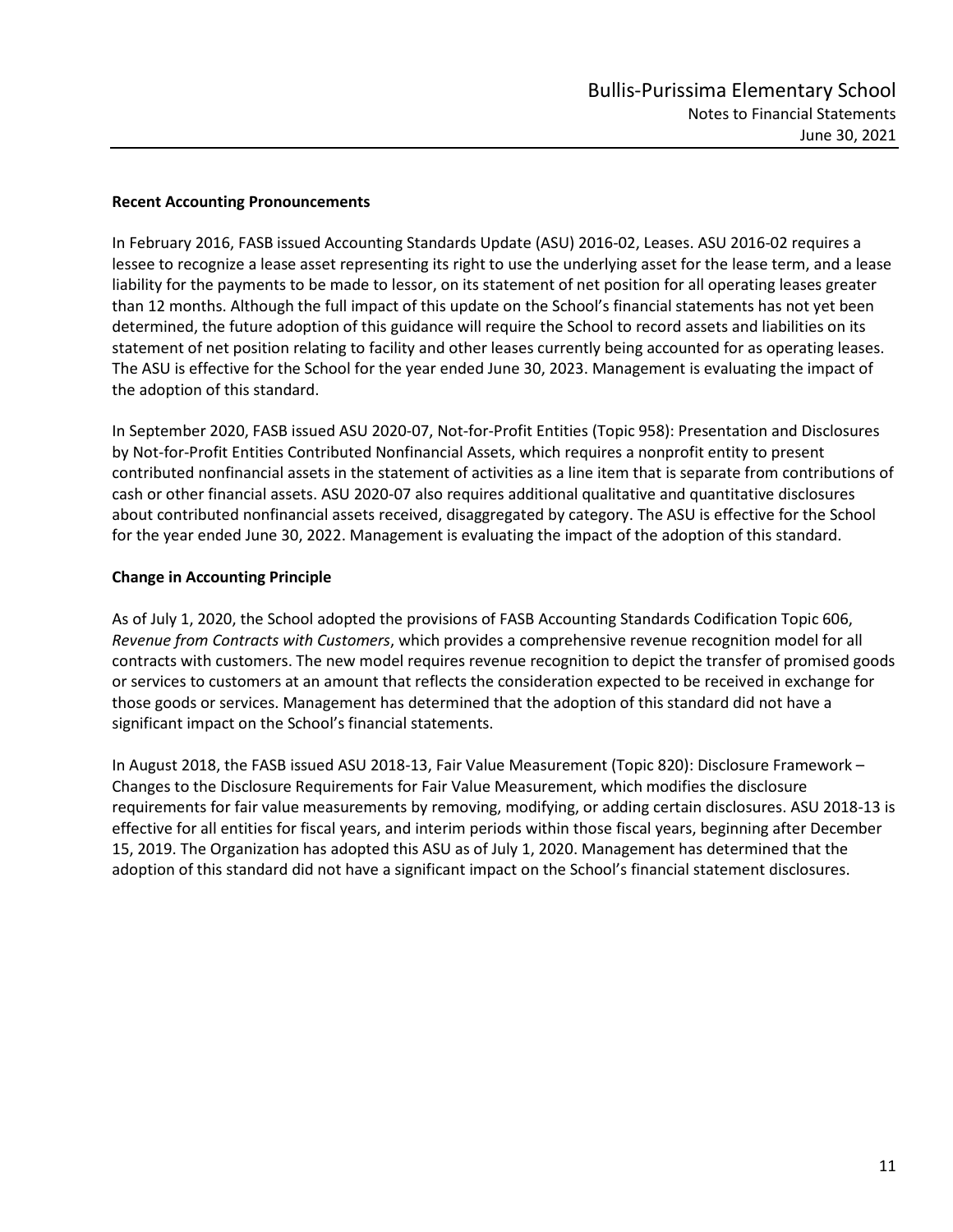## **Note 2 - Cash and Cash Equivalents**

The School maintains an interest bearing cash account with a financial institution. The account at this institution is insured by the Federal Deposit Insurance Corporation (FDIC). At times, cash in this account exceeds the maximum insured amount. The School has not experienced any loses regarding this account and believes it is not exposed to any significant credit risk on its cash and cash equivalents.

## **Note 3 - Liquidity and Availability**

Financial assets for general expenditure, that is, without donor or other restrictions limiting their use, within one year of the statement of financial position date, comprises the following:

| Cash and cash equivalents<br>Accounts receivable | $5 \quad 1,334,751$<br>1,973,691 |
|--------------------------------------------------|----------------------------------|
| Total                                            | S 3.308.442                      |

## **Note 4 - Accounts Receivable**

Management believes that all receivables are fully collectible; therefore, no provisions for uncollectible accounts were recorded. Receivables at June 30, 2021, consisted of the following:

| Local control funding formula |              |
|-------------------------------|--------------|
| State apportionment           | \$<br>57,248 |
| In-lieu property taxes        | 634,153      |
| State Receivable              |              |
| Lottery                       | 76,165       |
| Local Receivables             |              |
| Contributions                 | 1,205,029    |
| Other local receivables       | 1,096        |
|                               |              |
| Total accounts receivable     | 1,973,691    |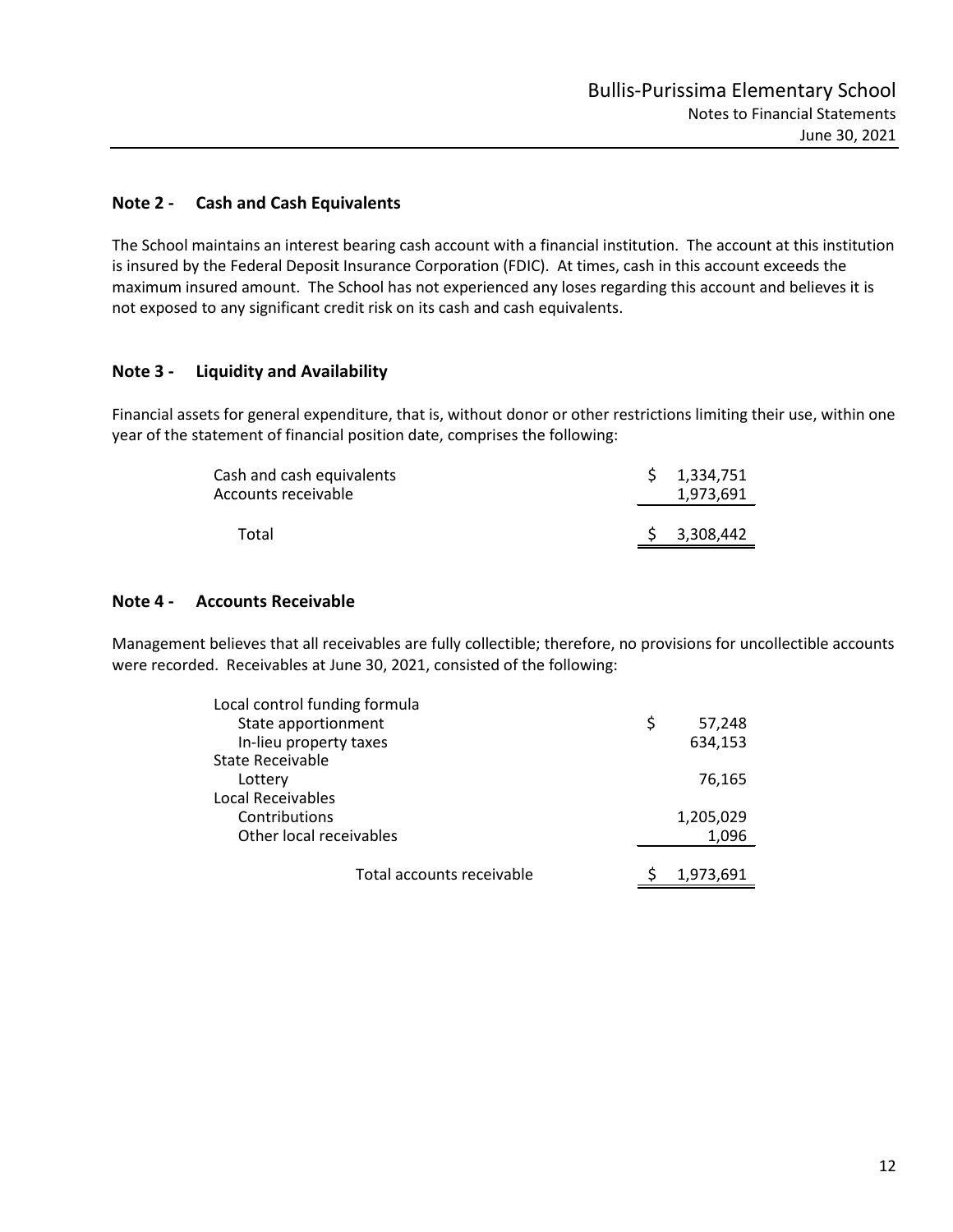## **Note 5 - Property and Equipment**

Property and equipment at June 30, 2021, consisted of the following:

| Leasehold Improvements<br>Furniture, Fixtures, and Equipment | S | 667,065<br>2,142,850 |
|--------------------------------------------------------------|---|----------------------|
| Subtotal                                                     |   | 2,809,915            |
| Less Accumulated Depreciation                                |   | (1,847,940)          |
| Total property and equipment                                 |   | 961,975              |

During the year ended June 30, 2021, \$298,243 was charged to the School for depreciation expense.

## **Note 6 - Accounts Payable and Accrued Liabilities**

Accounts payable and accrued liabilities at June 30, 2021 consisted of the following:

| Salaries and Benefits<br>Vendor Payables |  | 411.478<br>1,641,451 |
|------------------------------------------|--|----------------------|
| Total accounts payable                   |  | \$2,052,929          |

## **Note 7 - Facilities Use Agreement**

In July 2014, the School entered into a five-year facilities use agreement, with Los Altos School District (LASD). After the five-year agreement, a two-year agreement was signed on May 9, 2019. The two-year agreement provided more facilities and allowed for more students. In light of the COVID-19 pandemic, the two-year agreement was amended in June 2020 and extended the terms through June 30, 2023. Facilities use payments for the year ended June 30, 2021 totals \$311,480.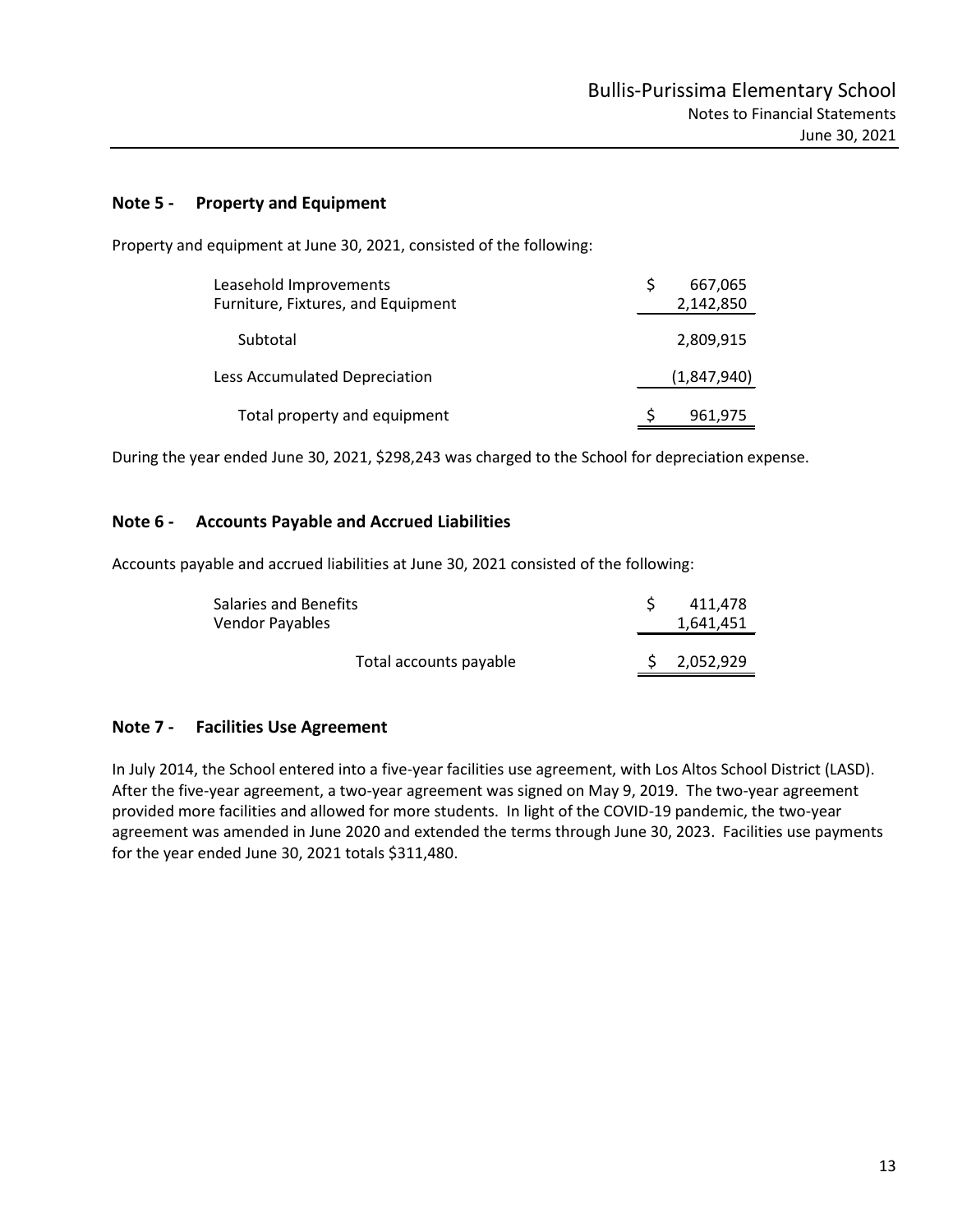## **Note 8 - Net Assets**

Net assets without donor restrictions at June 30, 2021 amount to \$1,935,139. Net assets with donor restrictions at June 30, 2021 amount to zero. Activities of net assets with donor restriction during the year are as follows:

| Program                                                                         | June 30, 2020                                                 | Contributions               | Released from<br><b>Restrictions</b> | June 30, 2021 |
|---------------------------------------------------------------------------------|---------------------------------------------------------------|-----------------------------|--------------------------------------|---------------|
| Prop 20 Lottery<br>State Learning Loss Mitigation Fund<br><b>COVID Response</b> | $\overline{\phantom{a}}$<br>$\overline{\phantom{a}}$<br>8.170 | 86,556<br>71,799<br>113,993 | (86, 556)<br>(71, 799)<br>(122, 163) |               |
|                                                                                 | 8,170                                                         | 272,348                     | (280,518)                            |               |

## **Note 9 - Employee Retirement Systems**

Qualified employees are covered under multiple-employer defined benefit pension plans maintained by agencies of the State of California. Academic employees are members of the California State Teachers' Retirement System (CalSTRS).

The risks of participating in these multi-employer defined benefit pension plans are different from singleemployer plans because: (a) assets contributed to the multi-employer plan by one employer may be used to provide benefits to employees of other participating employers, (b) the required member, employer, and State contribution rates are set by the California Legislature, and (c) if the School chooses to stop participating in the multi-employer plan, it may be required to pay a withdrawal liability to the plan. The School has no plans to withdraw from this multi-employer plan.

The details of each plan are as follows:

## **California State Teachers' Retirement System (CalSTRS)**

## **Plan Description**

The School contributes to the State Teachers Retirement Plan ("STRP") administered by the California State Teachers' Retirement System ("CalSTRS"). STRP is a cost-sharing multiple-employer public employee retirement system defined benefit pension plan. Benefit provisions are established by State statutes, as legislatively amended, within the State Teachers' Retirement Law.

A full description of the pension plan regarding benefit provisions, assumptions (for funding, but not accounting purposes), and membership information is listed in the June 30, 2019, annual actuarial valuation report, Defined Benefit Program Actuarial Valuation. This report and CalSTRS audited financial information are publicly available reports that can be found on the CalSTRS website under Publications at: http://www.calstrs.com/member-publications.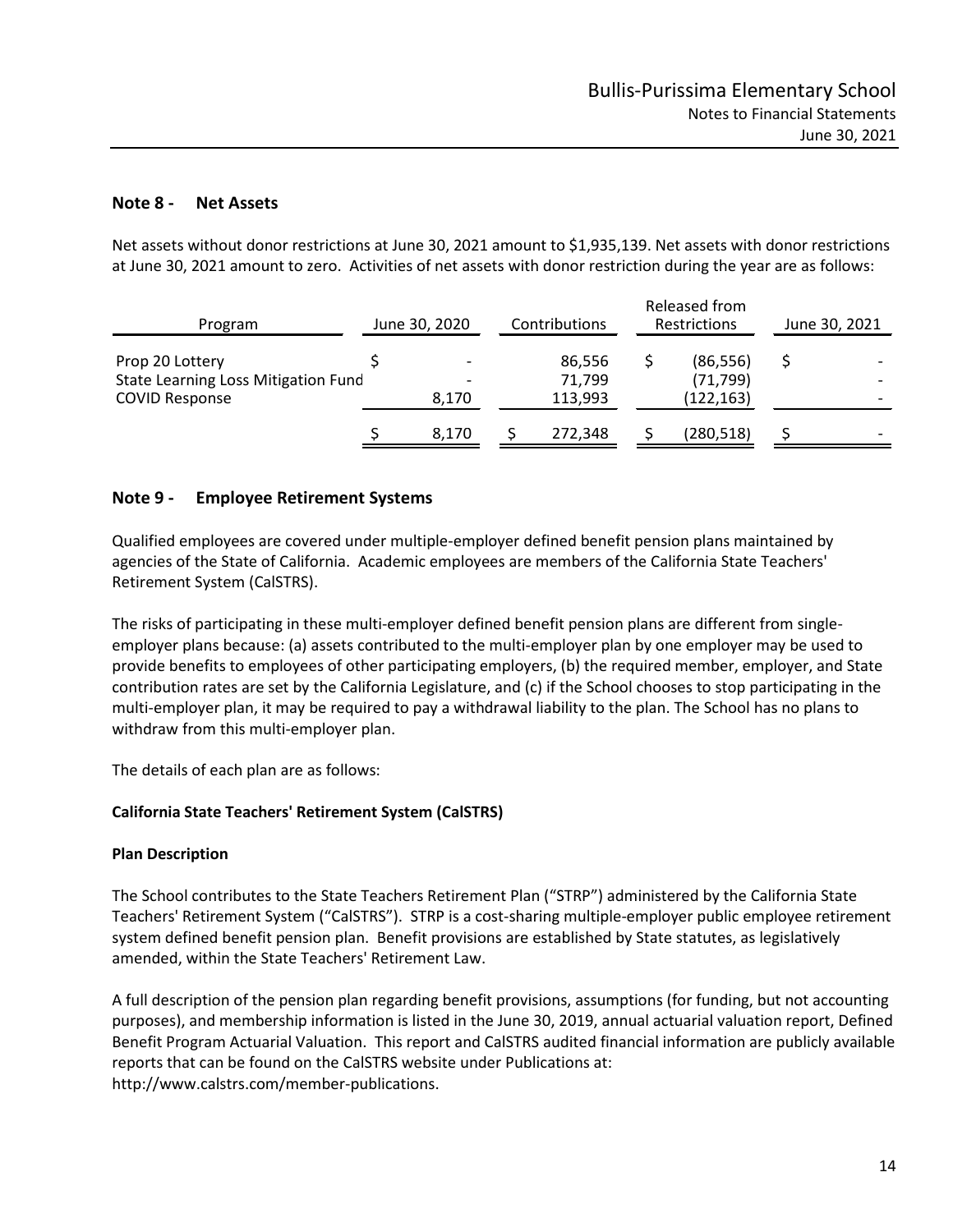## **Benefits Provided**

The STRP provides retirement, disability and survivor benefits to beneficiaries. Benefits are based on members' final compensation, age and years of service credit. Members hired on or before December 31, 2012, with five years of credited service are eligible for the normal retirement benefit at age 60. Members hired on or after January 1, 2013, with five years of credited service are eligible for the normal retirement benefit at age 62. The normal retirement benefit is equal to 2.0% of final compensation for each year of credited service.

The STRP consists of four programs: Defined Benefit Program, Defined Benefit Supplement Program, Cash Balance Benefit Program and Replacement Benefits Program. The STRP holds assets for the exclusive purpose of providing benefits to members and beneficiaries of these programs. CalSTRS also uses plan assets to defray reasonable expenses of administering the STRP. Although CalSTRS is the administrator of the STRP, the State is the sponsor of the STRP and obligor of the trust. In addition, the State is both an employer and nonemployer contributing entity to the STRP.

The School contributes exclusively to the STRP Defined Benefit Program thus disclosures are not included for the other plans.

The STRP provisions and benefits in effect at June 30, 2021, are summarized as follows:

|                                                           | <b>STRP Defined Benefit Program</b> |                                |  |
|-----------------------------------------------------------|-------------------------------------|--------------------------------|--|
| Hire date                                                 | On or before<br>December 31, 2012   | On or after<br>January 1, 2013 |  |
| Benefit formula<br>Benefit vesting schedule               | 2% at 60<br>5 years of service      | 2% at 62<br>5 years of service |  |
| Benefit payments                                          | Monthly for life                    | Monthly for life               |  |
| Retirement age                                            | 60                                  | 62                             |  |
| Monthly benefits as a percentage of eligible compensation | $2.0\% - 2.4\%$                     | $2.0\% - 2.4\%$                |  |
| Required employee contribution rate                       | 10.25%                              | 10.205%                        |  |
| Required employer contribution rate                       | 16.15%                              | 16.15%                         |  |
| Required state contribution rate                          | 10.828%                             | 10.828%                        |  |

## **Contributions**

Required member, School and State of California contributions rates are set by the California Legislature and Governor and detailed in Teachers' Retirement Law. The contributions rates are expressed as a level percentage of payroll using the entry age normal actuarial method. In accordance with AB 1469, employer contributions into the CalSTRS will be increasing to a total of 19.1% of applicable member earnings phased over a seven year period. The contribution rates for each plan for the year ended June 30, 2021, are presented above and the School's total contributions were \$1,206,169.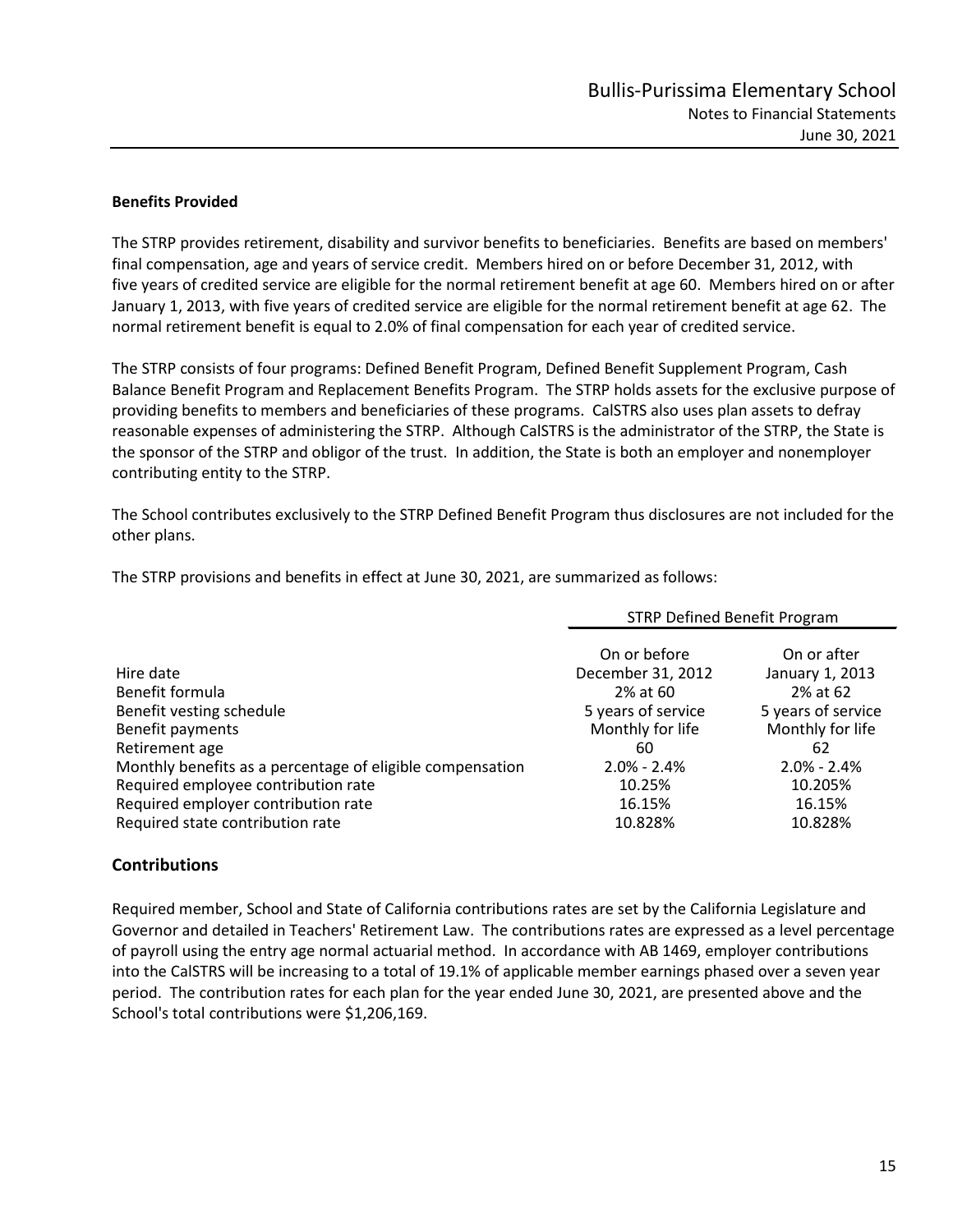## **Note 10 - Contingencies, Risks, and Uncertainties**

## **Grants**

The School has received State and Federal funds for specific purposes that are subject to review and audit by the grantor agencies. Although such audits could generate disallowances under terms of the grants, it is believed that any reimbursement, if required, would not be material.

#### **PPP Loans**

The School applied for and received loan forgiveness from the SBA in June 2021 on its PPP loan in the amount of \$2,027,431. In accordance with the PPP loan requirements, the School is required to maintain PPP loan files and certain underlying supporting documents for periods ranging from three to six years. The School is also required to permit access to such files upon request by the SBA. Accordingly, the PPP loan could potentially be subject to further review by the SBA and that previously recognized forgiveness could be reversed based on the outcome of this review.

## **Note 11 - Subsequent Events**

The School's management has evaluated events or transactions that may occur for potential recognition or disclosure in the financial statements through December 7, 2021, which is the date the financial statements were available to be issued. Management has determined that there were no subsequent events or transactions that would have a material impact on the current year financial statements.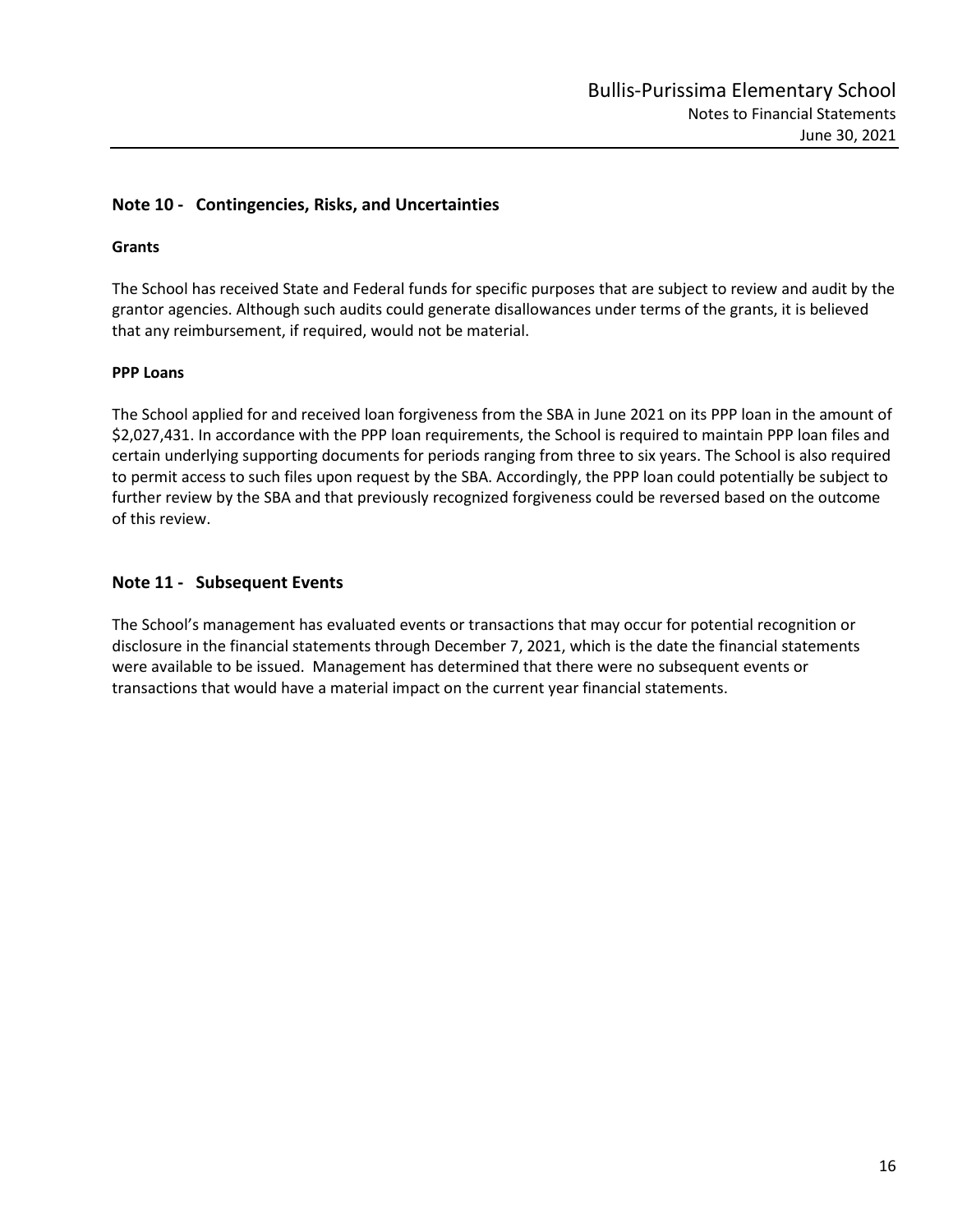⋗

Supplementary Information June 30, 2021 Bullis-Purissima Elementary School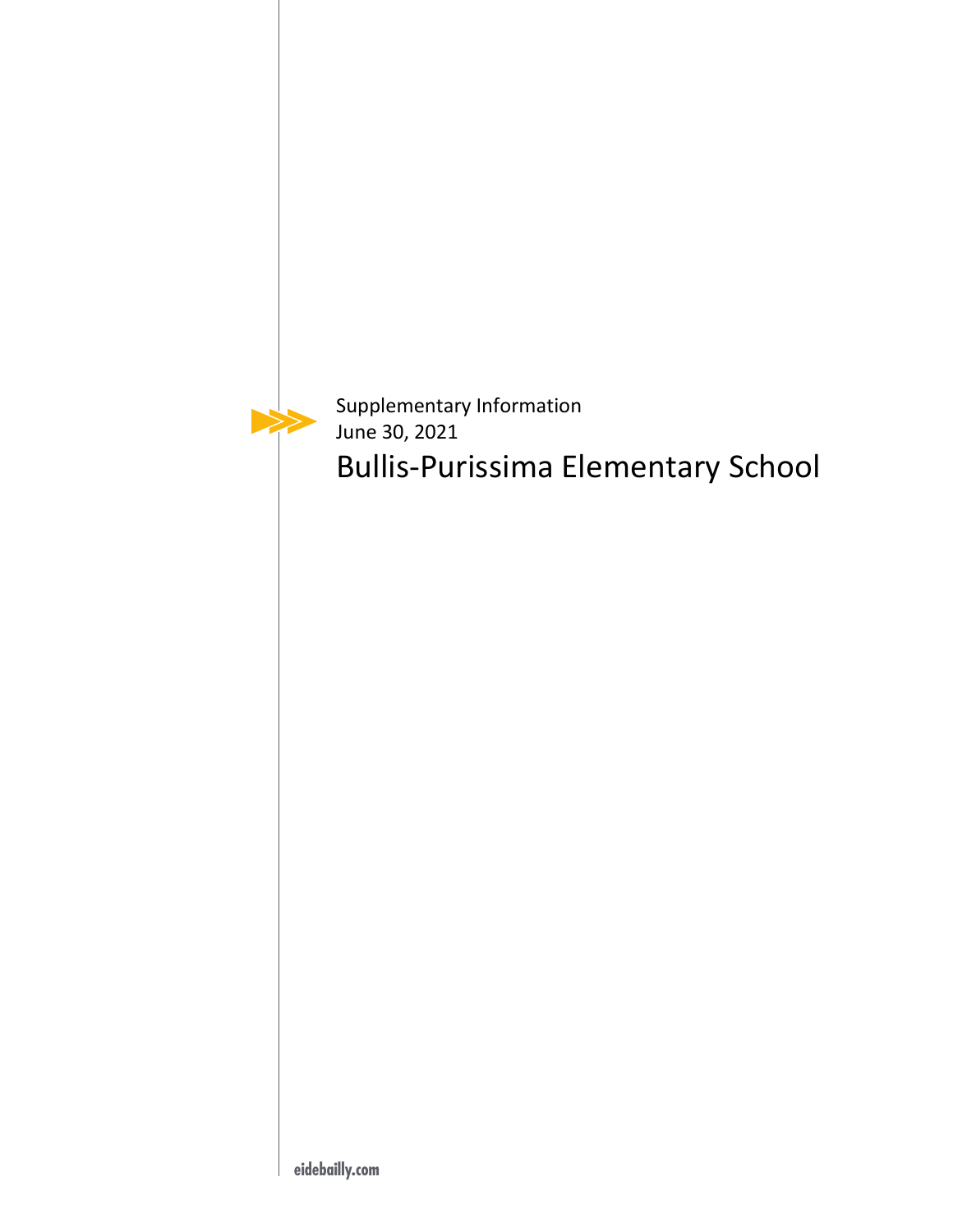## <span id="page-19-1"></span><span id="page-19-0"></span>**Organization**

The Bullis-Purissima Elementary School dba Bullis Charter School is a California nonprofit public benefit corporation. The School began serving students in August 2004 and is chartered by the Santa Clara County Board of Education.

| <b>Governing Board</b><br>As of June 30, 2021 |                    |                     |  |  |
|-----------------------------------------------|--------------------|---------------------|--|--|
| Member                                        | Office             | <b>Term Expires</b> |  |  |
| Francis La Poll                               | <b>Board Chair</b> | 2023                |  |  |
| Andrea Eyring                                 | Treasurer          | 2022                |  |  |
| Dorothy An                                    | Secretary          | 2022                |  |  |
| Ben Byon                                      | Member             | 2024                |  |  |
| Rob Chang                                     | Member             | 2023                |  |  |
| Sanjeev Dutta                                 | Member             | 2024                |  |  |
| <b>Trenna Sutcliffe</b>                       | Member             | 2021                |  |  |
| Thomas Yih                                    | Member             | 2022                |  |  |
| Administration                                |                    |                     |  |  |

Maureen Israel Superintendent/ Principal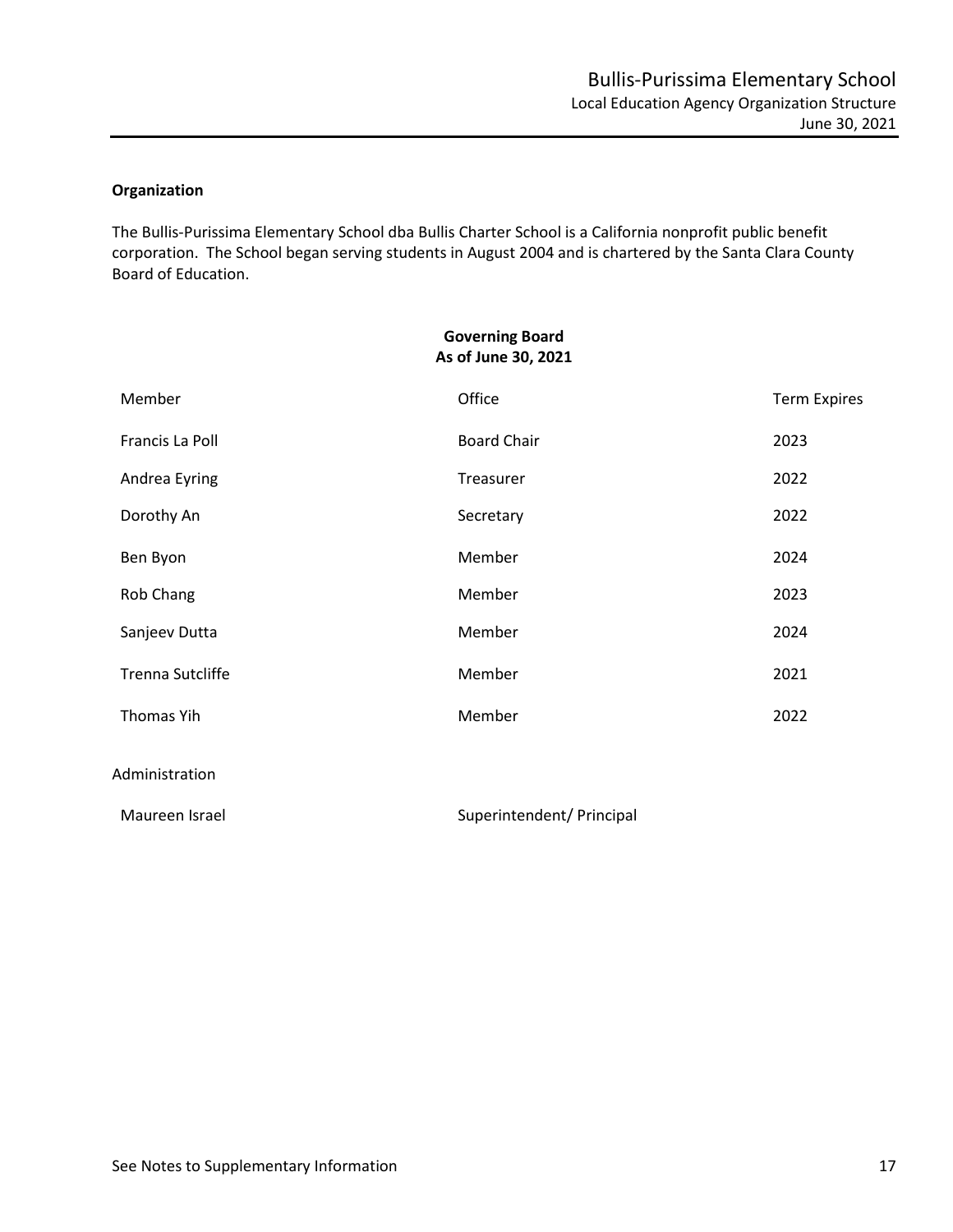<span id="page-20-0"></span>

|                                | Number of Actual Days   |                               | Number of                    |                              |               |
|--------------------------------|-------------------------|-------------------------------|------------------------------|------------------------------|---------------|
| Grade Level                    | Traditional<br>Calendar | <b>Multitrack</b><br>Calendar | Days Credited<br>Form J-13A  | <b>Total Days</b><br>Offered | <b>Status</b> |
| Kindergarten<br>Grades $1 - 3$ | 180                     | N/A                           |                              | 180                          | Complied      |
| Grade 1                        | 180                     | N/A                           | $\overline{\phantom{a}}$     | 180                          | Complied      |
| Grade 2                        | 180                     | N/A                           | $\overline{\phantom{a}}$     | 180                          | Complied      |
| Grade 3                        | 180                     | N/A                           | $\overline{\phantom{a}}$     | 180                          | Complied      |
| Grades 4 - 8                   |                         |                               |                              |                              |               |
| Grade 4                        | 180                     | N/A                           | ۰                            | 180                          | Complied      |
| Grade 5                        | 180                     | N/A                           | $\overline{\phantom{0}}$     | 180                          | Complied      |
| Grade 6                        | 180                     | N/A                           | $\qquad \qquad \blacksquare$ | 180                          | Complied      |
| Grade 7                        | 180                     | N/A                           | $\overline{\phantom{0}}$     | 180                          | Complied      |
| Grade 8                        | 180                     | N/A                           |                              | 180                          | Complied      |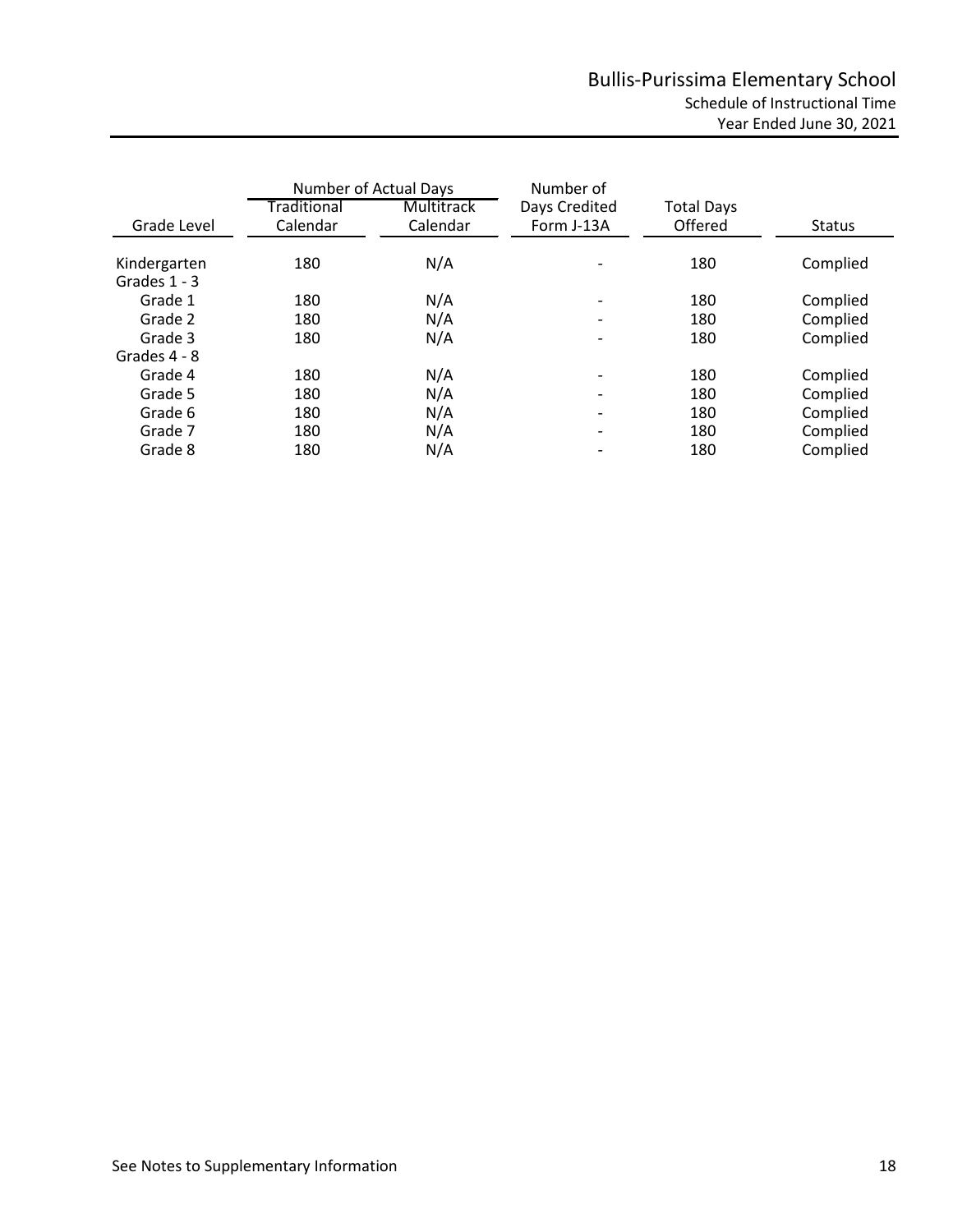<span id="page-21-0"></span>There were no adjustments to the Unaudited Actual Financial Report, which required reconciliation to the audited financial statements at June 30, 2021.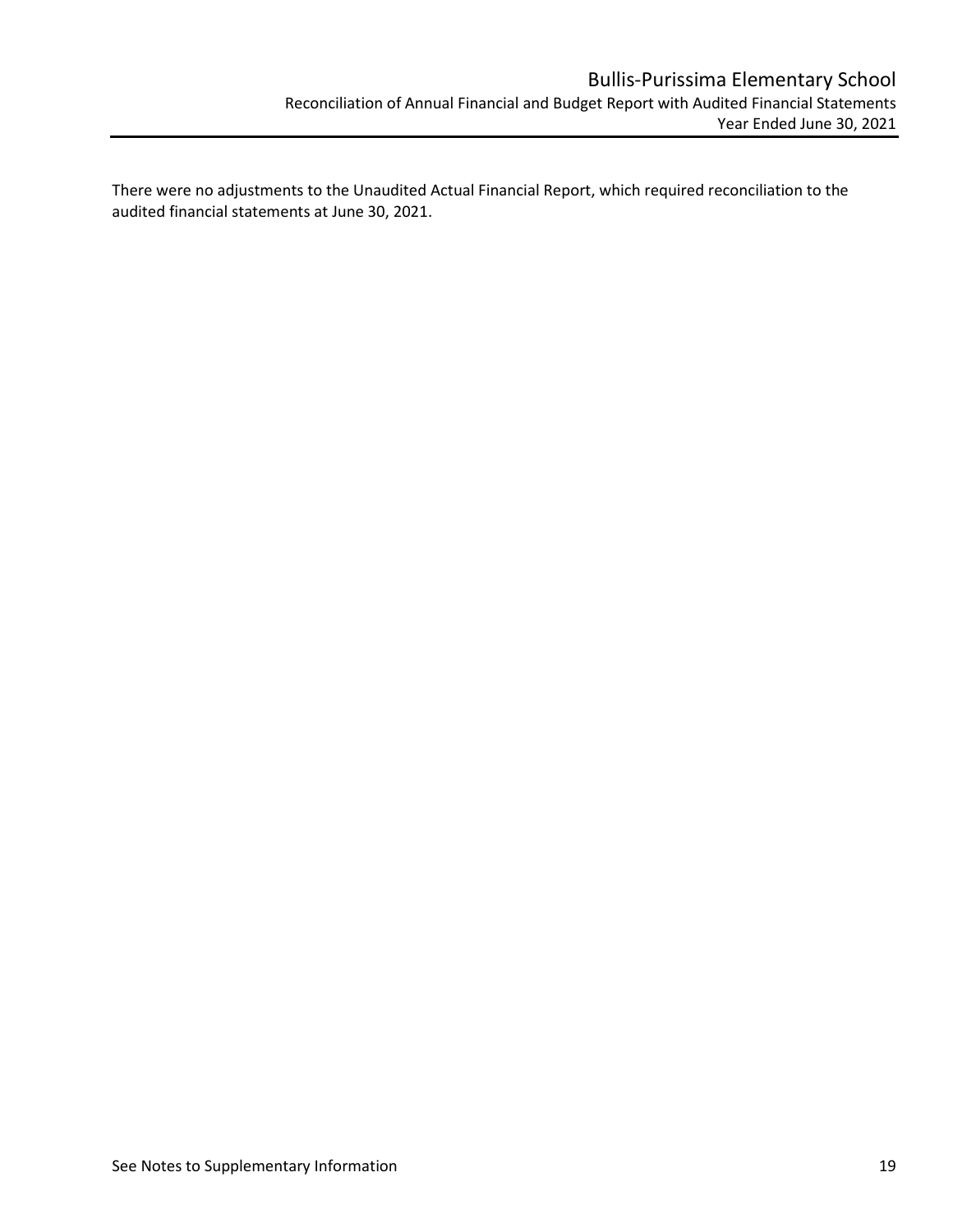## <span id="page-22-0"></span>**Note 1 - Purpose of Supplementary Schedules**

#### **Local Education Agency Organization Structure**

This schedule provides information about the School operated, members of the governing board, and members of the administration.

## **Schedule of Instructional Time**

This schedule presents information on the number of instructional days offered on the traditional calendar and on any multitrack calendars by the Organization and whether the Organization complied with the provisions of *Education Code* section 47612.

## **Reconciliation of Annual Financial Report with Audited Financial Statements**

This schedule provides the information necessary to reconcile the net assets of all funds reported on the Unaudited Actual Financial Report to the audited financial statements.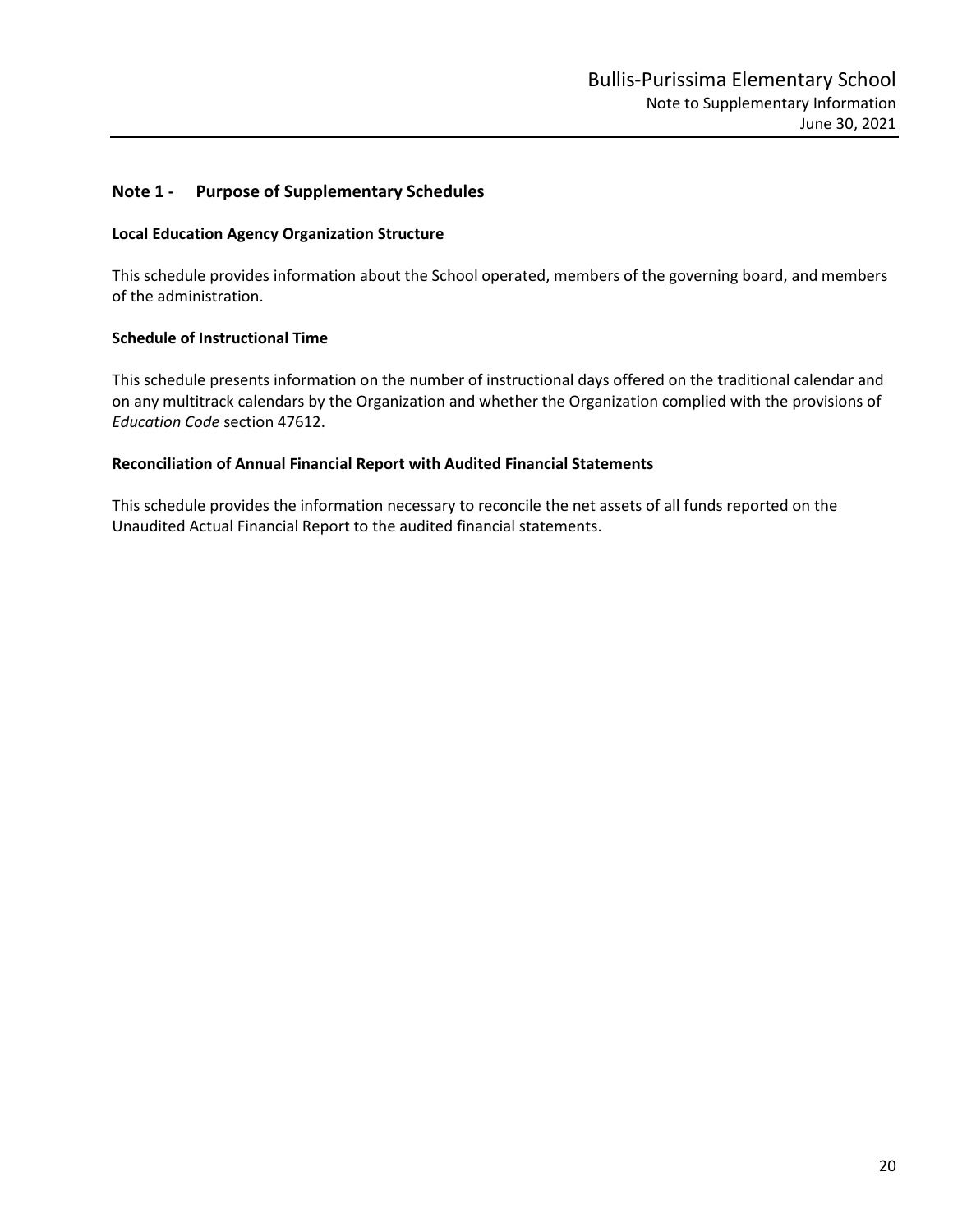

Independent Auditor's Reports June 30, 2021

Bullis-Purissima Elementary School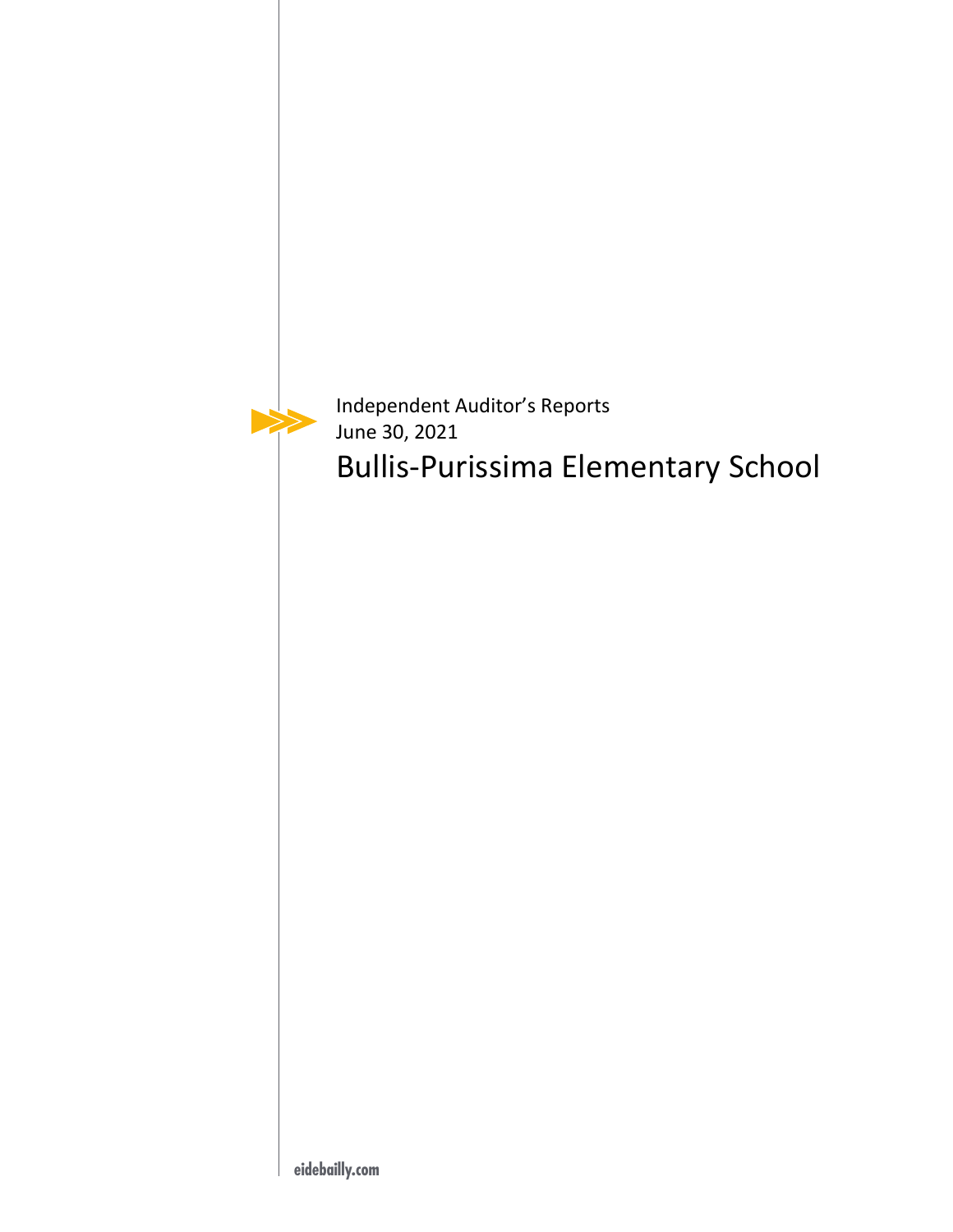

**CPAs & BUSINESS ADVISORS** 

## <span id="page-24-1"></span><span id="page-24-0"></span>**Independent Auditor's Report on Internal Control over Financial Reporting and on Compliance and Other Matters Based on an Audit of Financial Statements Performed in Accordance with** *Government Auditing Standards*

Governing Board Bullis-Purissima Elementary School dba Bullis Charter School Los Altos, California

We have audited, in accordance with the auditing standards generally accepted in the United States of America and the standards applicable to financial audits contained in *Government Auditing Standards* issued by the Comptroller General of the United States, the financial statements of Bullis-Purissima Elementary School dba Bullis Charter School (the School), which comprise the statement of financial position as of June 30, 2021, and the related statements of activities, functional expenses, and cash flows for the year then ended, and the related notes to the financial statements, and have issued our report thereon dated December 7, 2021.

## **Internal Control over Financial Reporting**

In planning and performing our audit of the financial statements, we considered the School's internal control over financial reporting (internal control) as a basis for designing audit procedures that are appropriate in the circumstances for the purpose of expressing our opinions on the financial statements, but not for the purpose of expressing an opinion on the effectiveness of the School's internal control. Accordingly, we do not express an opinion on the effectiveness of the School's internal control.

A *deficiency* in internal control exists when the design or operation of a control does not allow management or employees, in the normal course of performing their assigned functions, to prevent, or detect and correct, misstatements on a timely basis. A *material weakness* is a deficiency, or a combination of deficiencies, in internal control, such that there is a reasonable possibility that a material misstatement of the School's financial statements will not be prevented or detected and corrected on a timely basis. A *significant deficiency* is a deficiency, or a combination of deficiencies, in internal control that is less severe than a material weakness, yet important enough to merit attention by those charged with governance.

Our consideration of internal control was for the limited purpose described in the first paragraph of this section and was not designed to identify all deficiencies in internal control that might be material weaknesses or significant deficiencies. Given these limitations, during our audit we did not identify any deficiencies in internal control that we consider to be material weaknesses. However, material weaknesses may exist that have not been identified.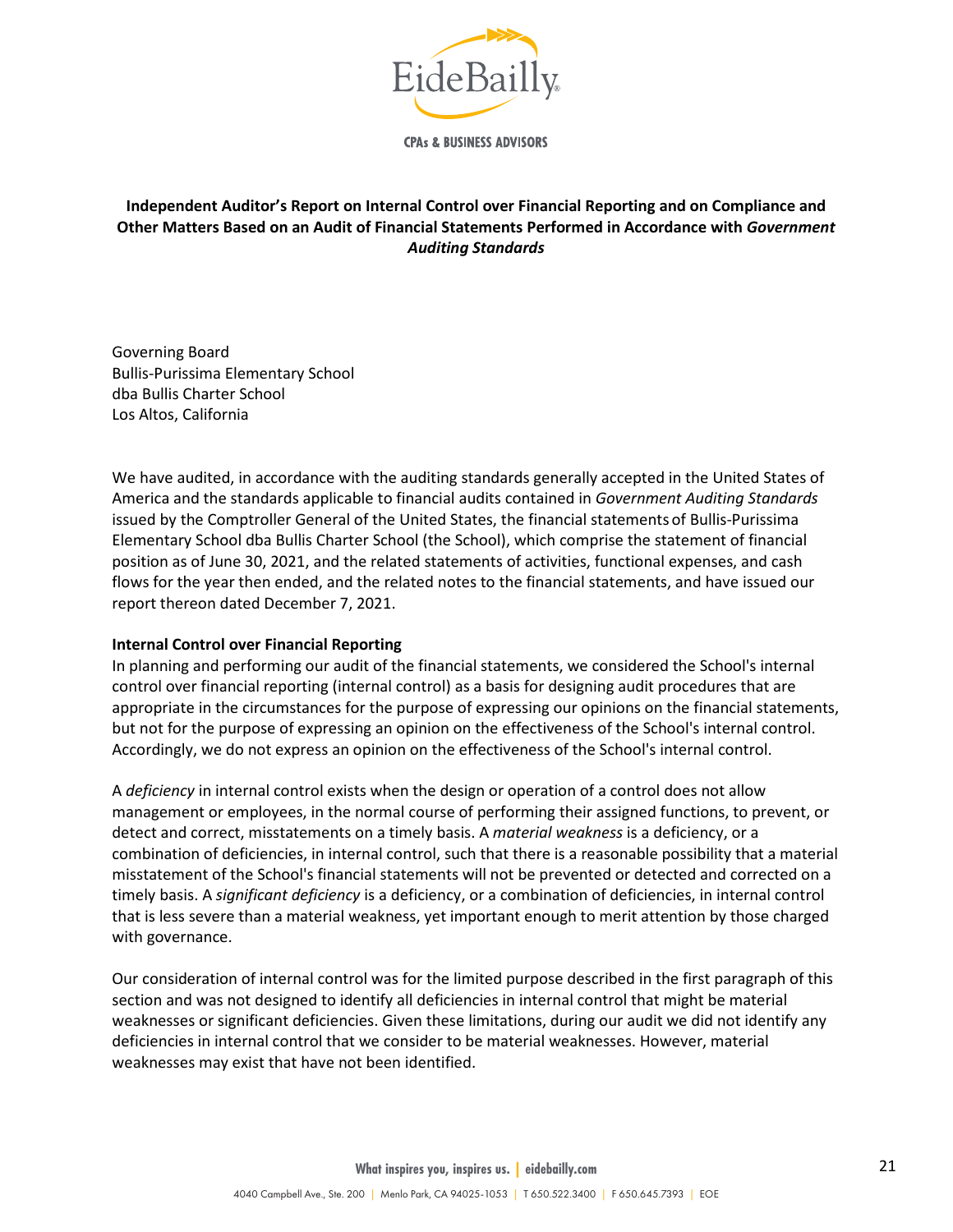#### **Compliance and Other Matters**

As part of obtaining reasonable assurance about whether the School's financial statements are free from material misstatement, we performed tests of its compliance with certain provisions of laws, regulations, contracts, and grant agreements, noncompliance with which could have a direct and material effect on the financial statements. However, providing an opinion on compliance with those provisions was not an objective of our audit, and accordingly, we do not express such an opinion. The results of our tests disclosed no instances of noncompliance or other matters that are required to be reported under *Government Auditing Standards*.

#### **Purpose of this Report**

The purpose of this report is solely to describe the scope of our testing of internal control and compliance and the results of that testing, and not to provide an opinion on the effectiveness of the School's internal control or on compliance. This report is an integral part of an audit performed in accordance with Government Auditing Standards in considering the School's internal control and compliance. Accordingly, this communication is not suitable for any other purpose.

Gide Sailly LLP

Menlo Park, California December 7, 2021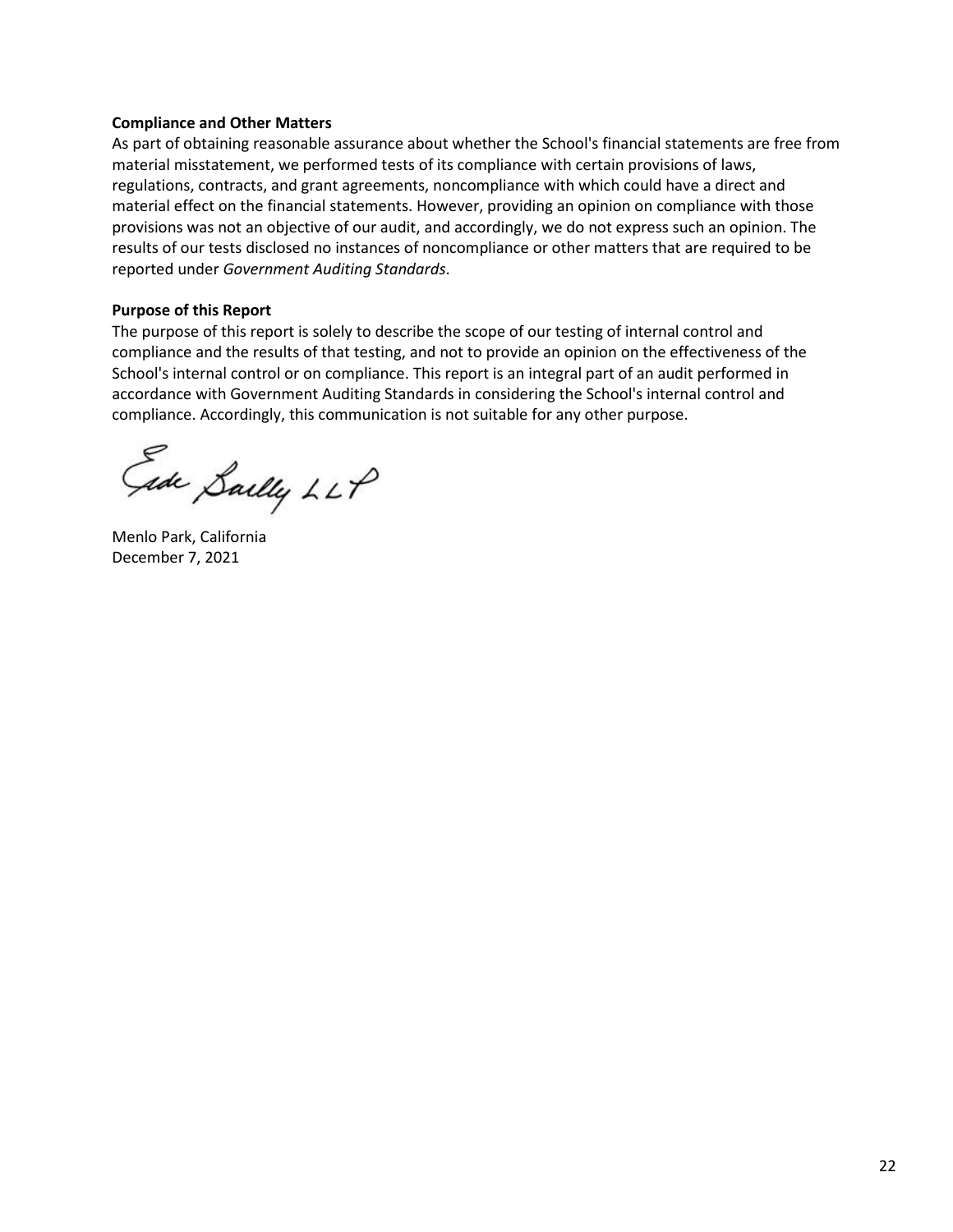

**CPAs & BUSINESS ADVISORS** 

#### **Independent Auditor's Report on State Compliance**

<span id="page-26-0"></span>Governing Board Bullis-Purissima Elementary School dba Bullis Charter School Los Altos, California

#### **Report on State Compliance**

We have audited Bullis-Purissima Elementary School dba Bullis Charter School's (the School) compliance with the types of compliance requirements described in the *2020-21 Guide for Annual Audits of K-12 Local Education Agencies and State Compliance Reporting* applicable to the state laws and regulations listed in the table below for the year ended June 30, 2021.

#### **Management's Responsibility**

Management is responsible for compliance with the requirements of State laws and regulations as identified in the table below.

#### **Auditor's Responsibility**

Our responsibility is to express an opinion regarding the School's compliance with state laws and regulations based on our audit of the types of compliance requirements referred to below. We conducted our audit in accordance with auditing standards generally accepted in the United States of America; the standards applicable to financial audits contained in *Government Auditing Standards*, issued by the Comptroller General of the United States; and the audit requirements of the *2019-2020 Guide for Annual Audits of K-12 Local Education Agencies and State Compliance Reporting*. Those standards require that we plan and perform the audit to obtain reasonable assurance about whether noncompliance with the compliance requirements listed below has occurred. An audit includes examining, on a test basis, evidence about the School's compliance with those requirements and performing such other procedures as we considered necessary in the circumstances.

We believe that our audit provides a reasonable basis for our opinion on state compliance. However, our audit does not provide a legal determination of the School's compliance.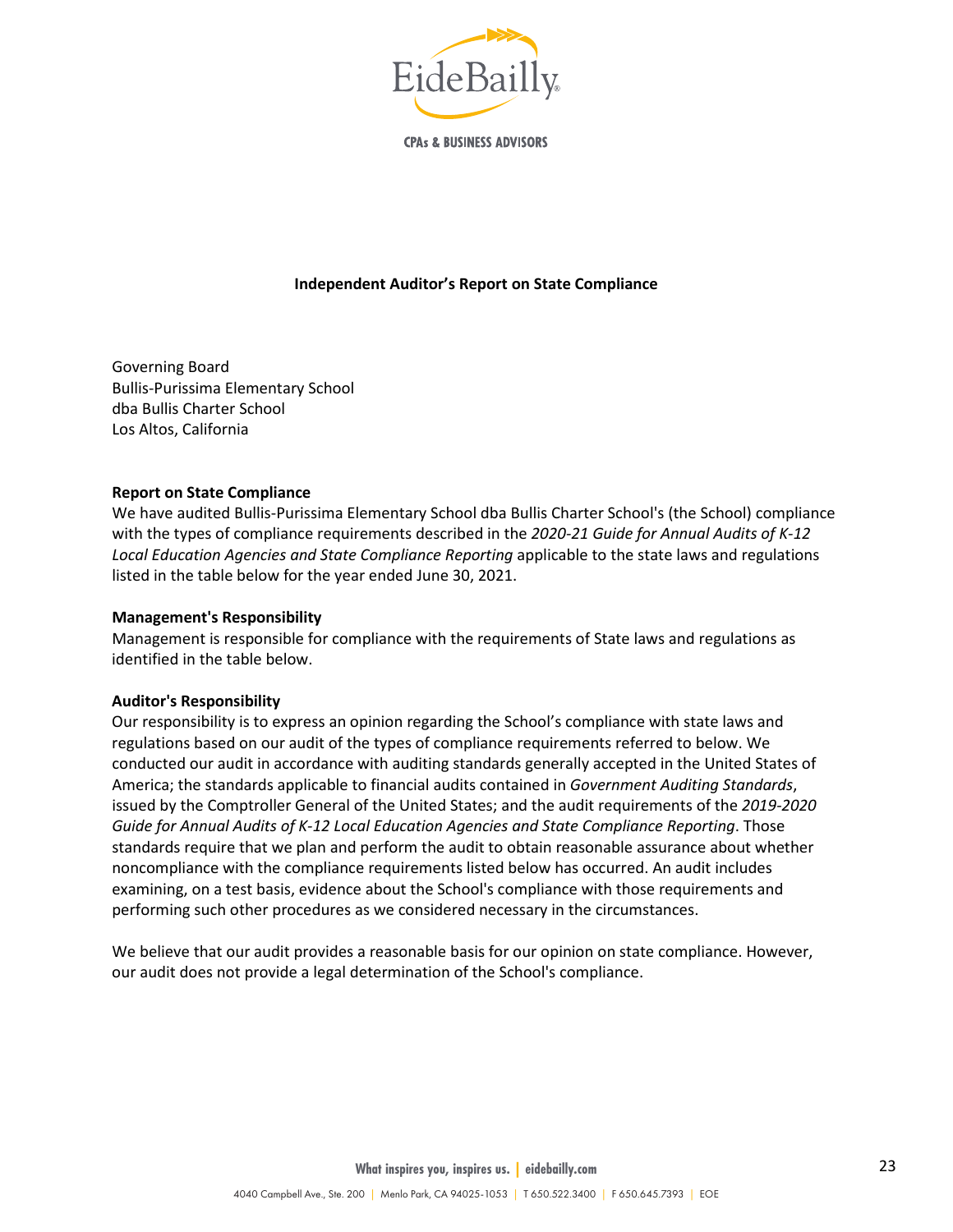#### **Compliance Requirements Tested**

In connection with the audit referred to above, we selected and tested transactions and records to determine the School's compliance with laws and regulations applicable to the following items:

|                                                                                                                                | Procedures<br>Performed |
|--------------------------------------------------------------------------------------------------------------------------------|-------------------------|
| LOCAL EDUCATION AGENCIES OTHER THAN CHARTER SCHOOLS, EXCEPT AS<br>STATED IN ATTENDANCE AND DISTANCE LEARNING AND INSTRUCTIONAL |                         |
| <b>TIME</b>                                                                                                                    |                         |
| Attendance and Distance Learning                                                                                               | Yes                     |
| <b>Teacher Certification and Misassignments</b>                                                                                | No, see below           |
| Kindergarten Continuance                                                                                                       | No, see below           |
| <b>Instructional Time</b>                                                                                                      | Yes                     |
| <b>Instructional Materials</b>                                                                                                 | No, see below           |
| Ratio of Administrative Employees to Teachers                                                                                  | No, see below           |
| <b>Classroom Teacher Salaries</b>                                                                                              | No, see below           |
| Early Retirement Incentive                                                                                                     | No, see below           |
| <b>Gann Limit Calculation</b>                                                                                                  | No, see below           |
| <b>School Accountability Report Card</b>                                                                                       | No, see below           |
| K-3 Grade Span Adjustment                                                                                                      | No, see below           |
| Apprenticeship: Related and Supplemental Instruction                                                                           | No, see below           |
| Comprehensive School Safety Plan                                                                                               | No, see below           |
| District of Choice                                                                                                             | No, see below           |
| SCHOOL DISTRICTS, COUNTY OFFICES OF EDUCATION, AND<br><b>CHARTER SCHOOLS</b>                                                   |                         |
| California Clean Energy Jobs Act                                                                                               | No, see below           |
| Proper Expenditure of Education Protection Account Funds                                                                       | Yes                     |
| Unduplicated Local Control Funding Formula Pupil Counts                                                                        | Yes                     |
| Independent Study - Course Based                                                                                               | No, see below           |
| <b>CHARTER SCHOOLS</b>                                                                                                         |                         |
| Attendance                                                                                                                     | Yes                     |
| Mode of Instruction                                                                                                            | Yes                     |
| Nonclassroom-Based Instruction/Independent Study for Charter Schools                                                           | No, see below           |
| Determination of Funding for Nonclassroom-Based Instruction                                                                    | No, see below           |
| <b>Charter School Facility Grant Program</b>                                                                                   | No, see below           |

Programs listed above for "Local Education Agencies Other Than Charter Schools except as stated in Attendance and Distance Learning and Instructional Time" are not applicable to charter schools; therefore, we did not perform any related procedures.

We did not perform California Clean Energy Jobs Act procedures because the School did not receive funding for this program.

The School did not offer an Independent Study - Course Based program during the 2020-21 school year; therefore, we did not perform any related procedures.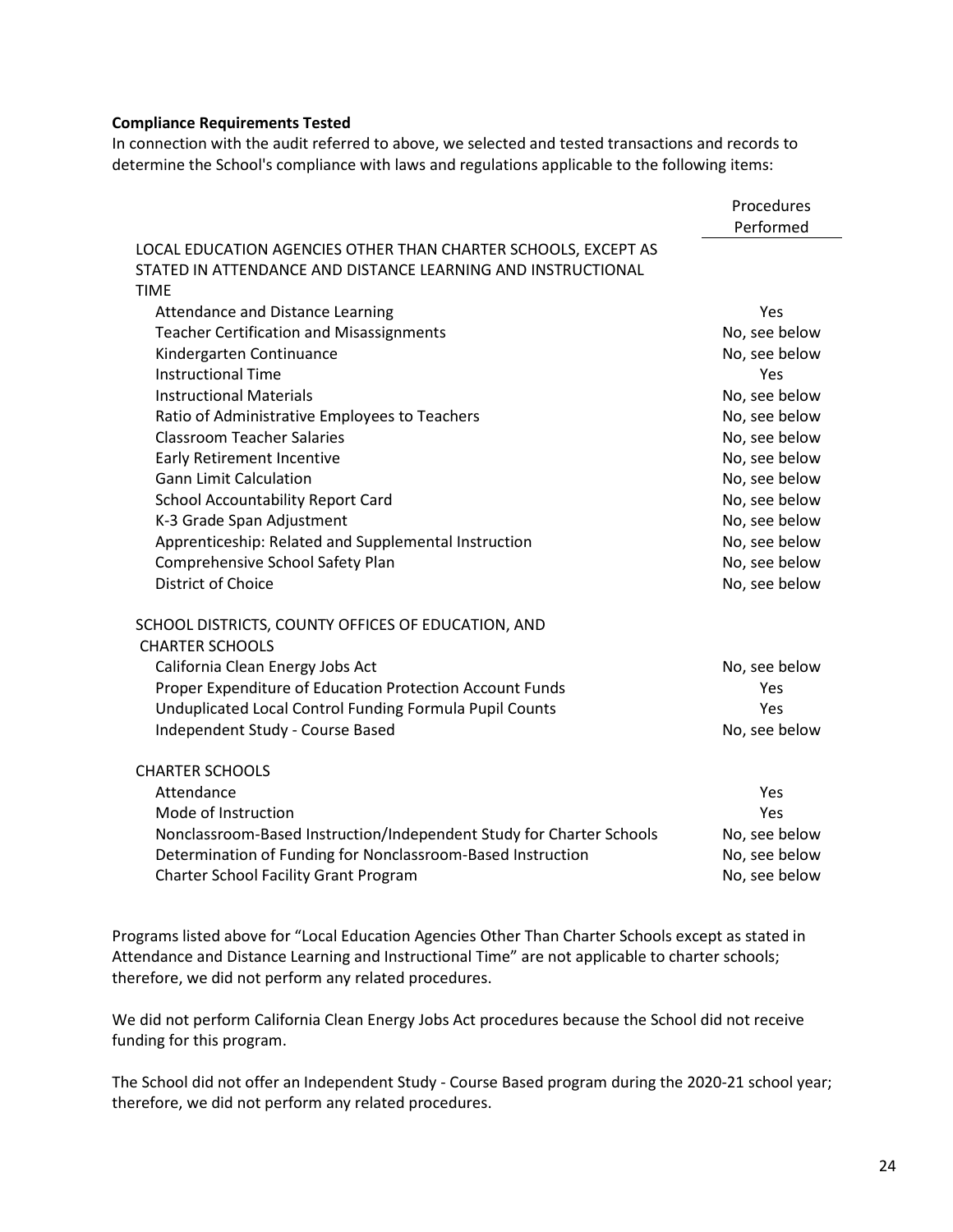We did not perform procedures for the Nonclassroom-Based Instruction/Independent Study for Charter Schools because the ADA was under the level that requires testing.

The School did not receive funding for the Charter School Facility Grant Program; therefore, we did not perform any related procedures.

## *Unmodified Opinion*

In our opinion, the School complied, in all material respects, with the laws and regulations of the state programs referred to above for the year ended June 30, 2021.

The purpose of this report on state compliance is solely to describe the results of our testing based on the requirements of the *2020-2021 Guide for Annual Audits of K-12 Local Education Agencies and State Compliance Reporting*. Accordingly, this report is not suitable for any other purpose.

Fade Sailly LLP

Menlo Park, California December 7, 2021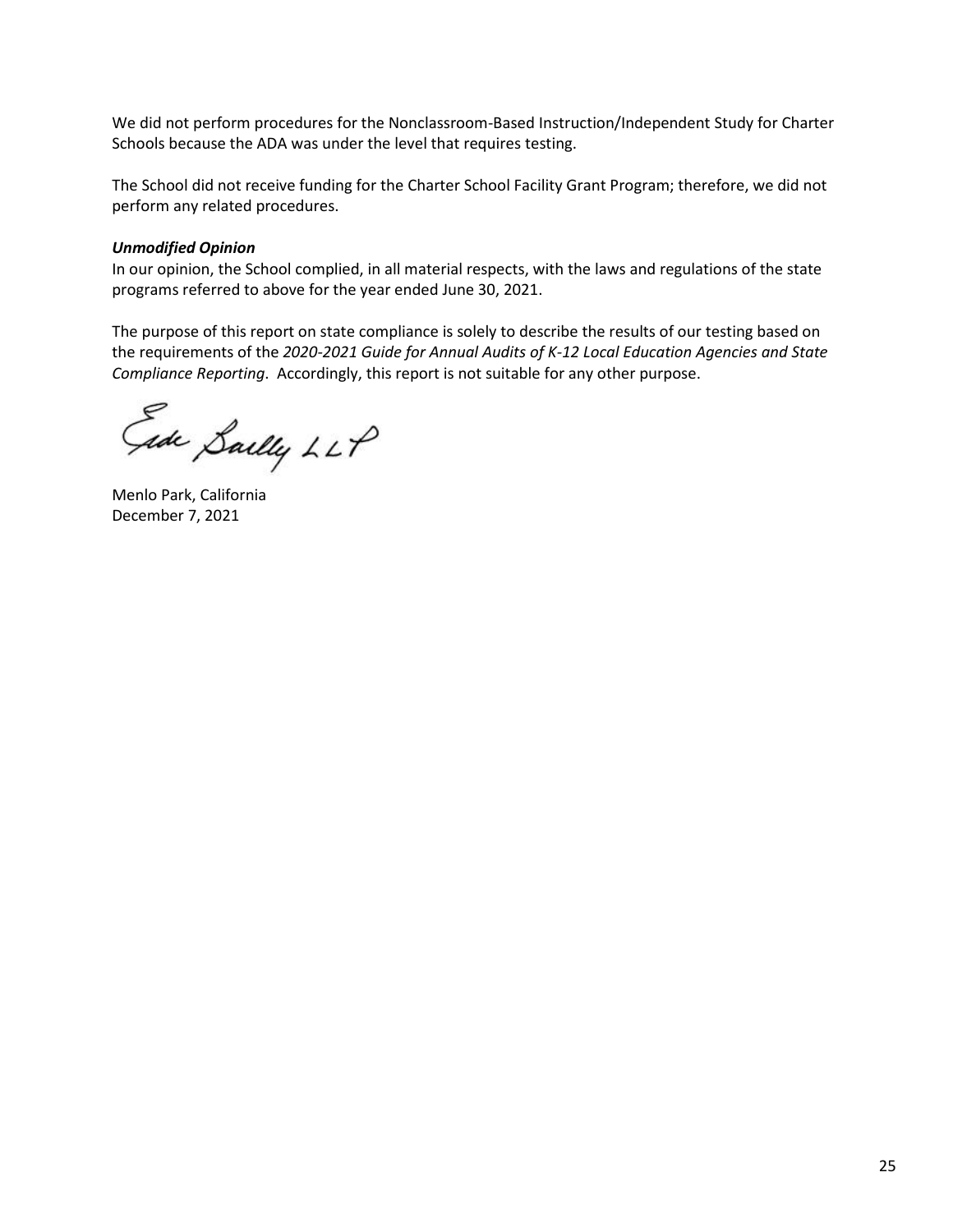# <span id="page-29-1"></span><span id="page-29-0"></span>**Financial Statements**

| Type of auditor's report issued on whether the financial<br>statements audited were prepared in accordance with GAAP                                           | Unmodified          |
|----------------------------------------------------------------------------------------------------------------------------------------------------------------|---------------------|
| Internal control over financial reporting<br>Material weaknesses identified<br>Significant deficiencies identified not considered<br>to be material weaknesses | No<br>None Reported |
| Noncompliance material to financial statements noted?                                                                                                          | No.                 |
| <b>State Compliance</b>                                                                                                                                        |                     |
| Type of auditor's report issued on compliance<br>for programs:                                                                                                 | Unmodified          |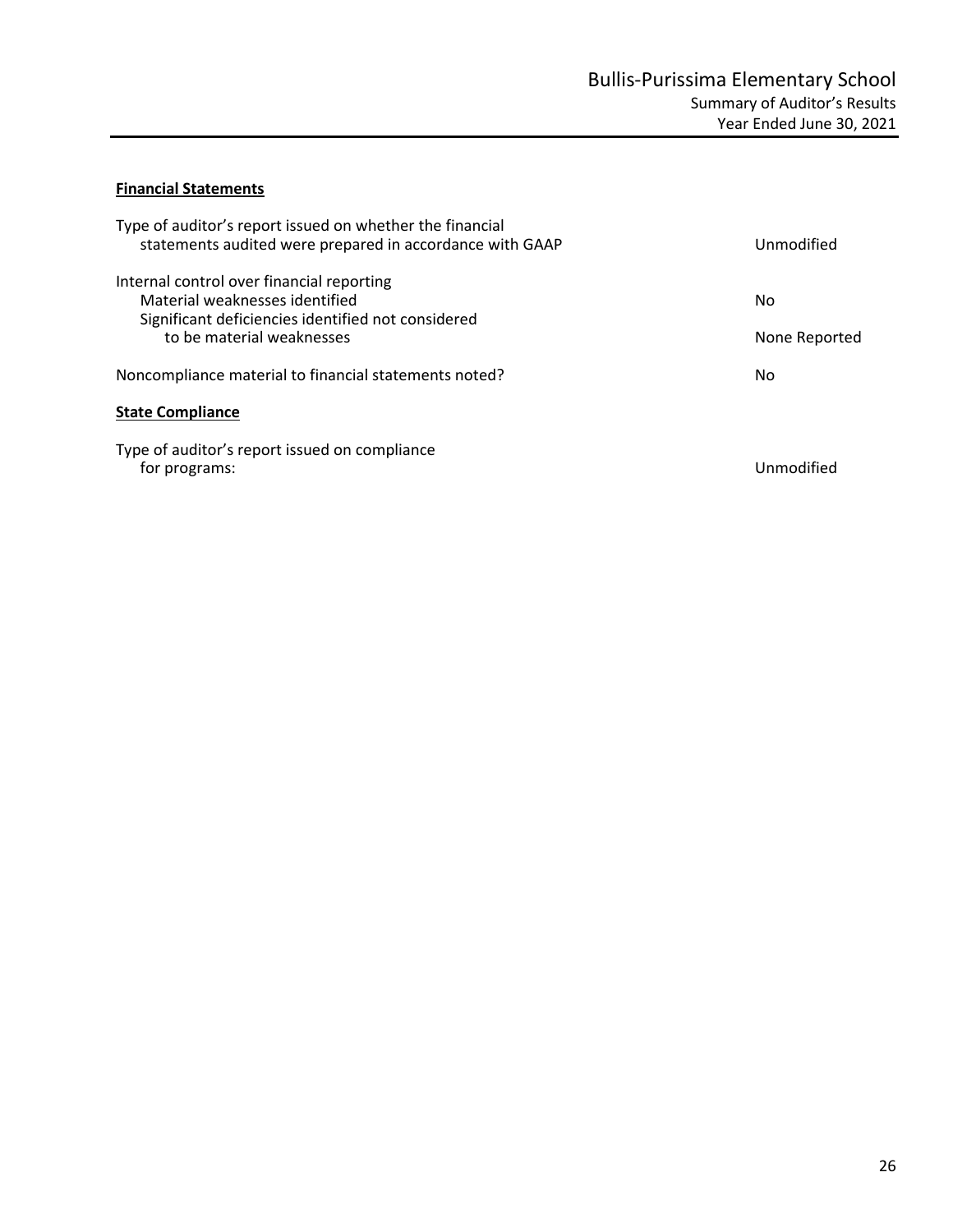<span id="page-30-0"></span>None reported.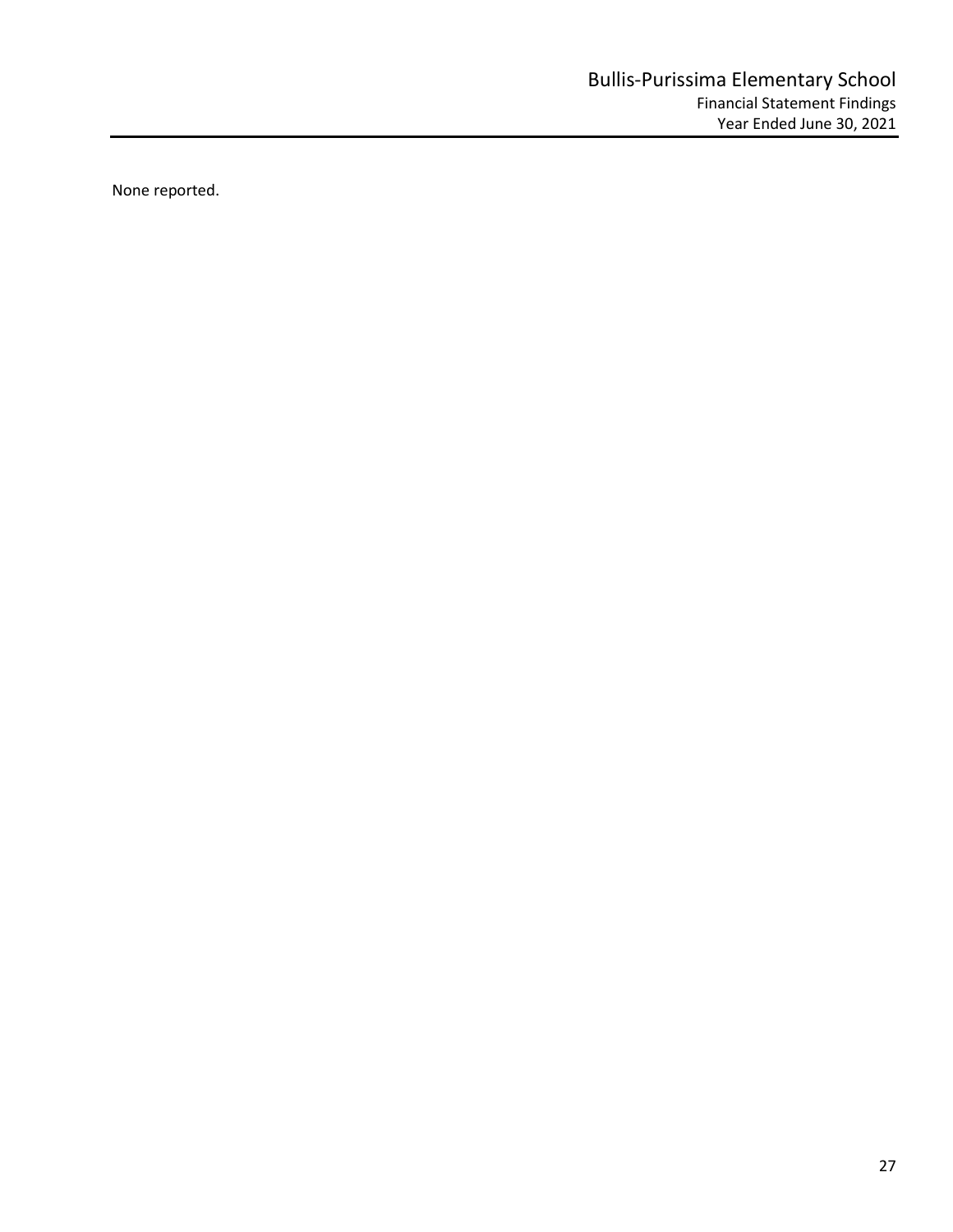<span id="page-31-0"></span>None reported.